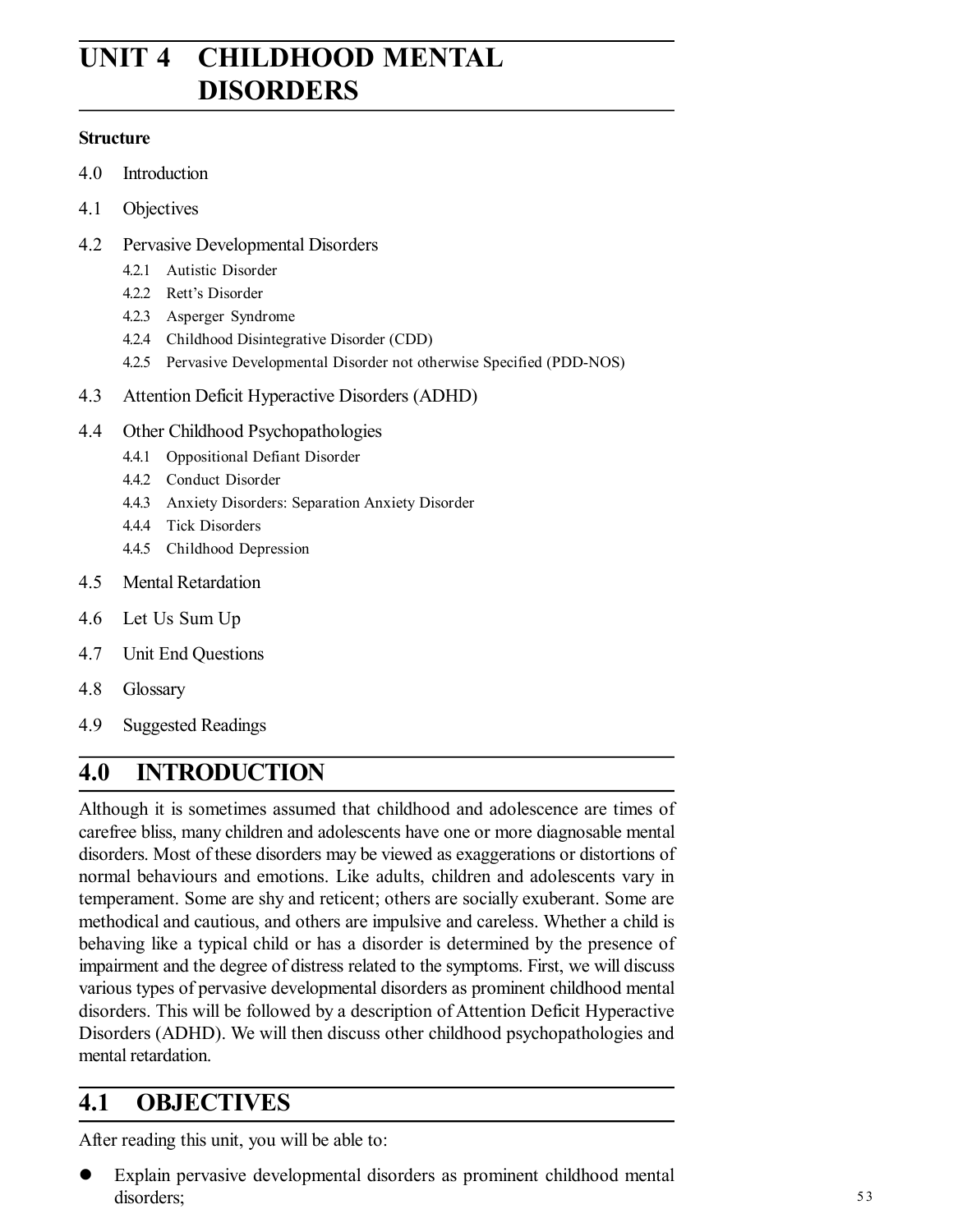- Present an account of various types of pervasive developmental disorders;
- Explain Attention Deficit Hyperactive Disorders (ADHD);
- Understand other childhood psychopathologies; and
- Present an account of mental retardation.

## **4.2 PERVASIVE DEVELOPMENTAL DISORDERS**

The term "pervasive development disorders," also called PDDs, refers to a group of conditions that involve delays in the development of many basic skills, most notably the ability to socialise with others, to communicate, and to use imagination. Children with these conditions often are confused in their thinking and generally have problems understanding the world around them. Because these conditions typically are identified in children around 3 years of age, a critical period in a child's development, they are called developmental disorders. Although the condition begins far earlier than 3 years of age, parents often do not notice a problem until the child is a toddler who is not walking, talking, or developing as well as other children of the same age.

The use of the word "pervasive" to describe these illnesses is somewhat misleading. The definition of pervasive is "to be present throughout," but children with PDDs generally do not have problems in all areas of functioning. Rather, most children with PDDs have specific problem areas and often function very well in other areas. Children with PDDs, such as autism, can display a wide range of symptoms that can range in severity from mild to disabling. They also vary widely in their individual abilities, intelligence, and behaviour. General symptoms that may be present to some degree in a child with a PDD include:

- Difficulty with verbal communication, including problems using and understanding language
- Difficulty with non-verbal communication, such as gestures and facial expressions
- Difficulty with social interaction, including relating to people and to his or her surroundings
- Unusual ways of playing with toys and other objects
- Difficulty adjusting to changes in routine or familiar surroundings
- Repetitive body movements or patterns of behaviour, such as hand flapping, spinning and head banging
- Changing response to sound (The child may be very sensitive to some noises and seem to not hear others)
- Temper tantrums
- Difficulty sleeping
- **•** Aggressive behaviour
- **•** Fearfulness or anxiety (nervousness).

### **4.2.1 Autistic Disorder**

Autism is a developmental disorder that is characterised by impaired development in communication, social interaction, and behaviour. Autism afflicts one out of every 100 to 166 children and it affects the lives of many children and their families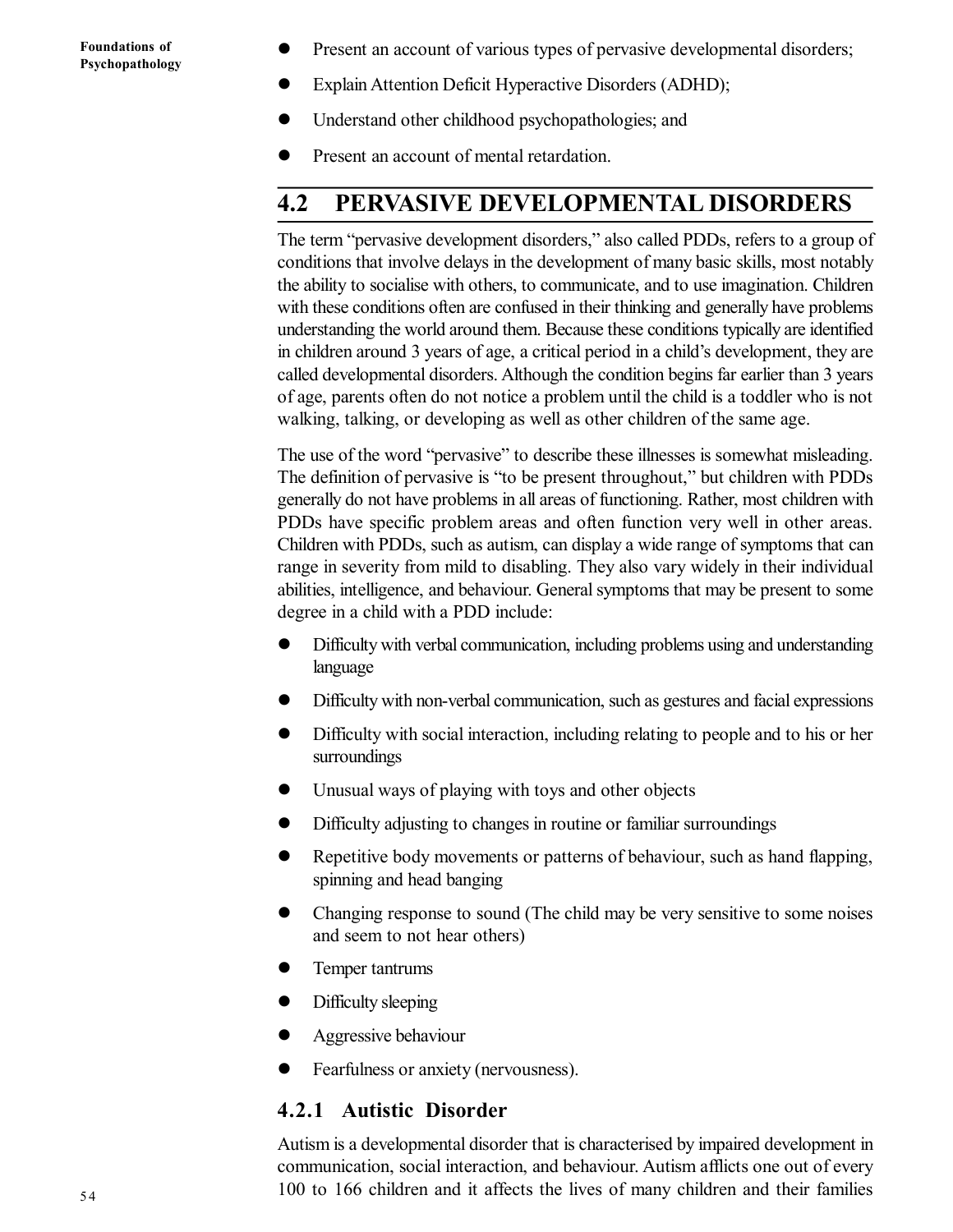(DiCicco-Bloom et al, 2006). It tends to affect about five boys to every one girl (First, 2008). Autism is classified as a pervasive developmental disorder (PDD), a category of disorders that is often described interchangeably with the broad spectrum of developmental disorders affecting young children and adults called the autistic spectrum disorders (ASD). The range of these disorders varies from severely impaired individuals with autism to other individuals who have abnormalities of social interaction but normal intelligence, Asperger's syndrome. The ways in which autism is exhibited can differ greatly. Additionally, autism can be found in association with other disorders such as mental retardation and certain medical conditions. The degree of autism can range from mild to severe. Mildly affected individuals may appear very close to normal. Severely afflicted individuals may have an extreme intellectual disability and unable to function in almost any setting.

In the past, autism has been confused with childhood schizophrenia or childhood psychosis. It has also been misunderstood as schizotypal personality disorder in some adults. As additional research information about autism becomes available, the scope and definition of the condition continues to become more refined. Some of the past confusion about the disorder has been resolved.

#### **Symptoms of autism**

The current revision of Diagnosis and Statistical Manual of Mental Disorders, DSM-IV-TR identifies three features that are associated with autism:

- Impairment in social interaction
- Communication and
- Behaviours

### **Impairment in social interaction**

Individuals with autism fail to develop normal personal interactions in virtually every setting. This means that affected persons fail to form the normal social contacts that are such an important part of human development. This impairment may be so severe that it even affects the bonding between a mother and an infant. It is important to note that, contrary to popular belief, many, if not most, persons with this disorder are capable of showing affection, demonstrating affection bonding with their mothers or other caregivers. However, the ways in which individuals with autism demonstrate affection and bonding may differ greatly from the ways in which others do so. Their limited socialisation may erroneously lead parents and paediatricians away from considering the diagnosis of autism.

As the child develops, interaction with others continues to be abnormal. Affected behaviours can include eye contact, facial expressions, and body postures. There is usually an inability to develop normal peer and sibling relationships and the child often seems isolated. There may be little or no joy or interest in normal age-appropriate activities. Affected children or adults do not seek out peers for play or other social interactions. In severe cases, they may not even be aware of the presence of other individuals.

### **Communication**

Communication is usually severely impaired in persons with autism. What the individual understands (receptive language) as well as what is actually spoken by the individual (expressive language) are significantly delayed or nonexistent. Deficits in language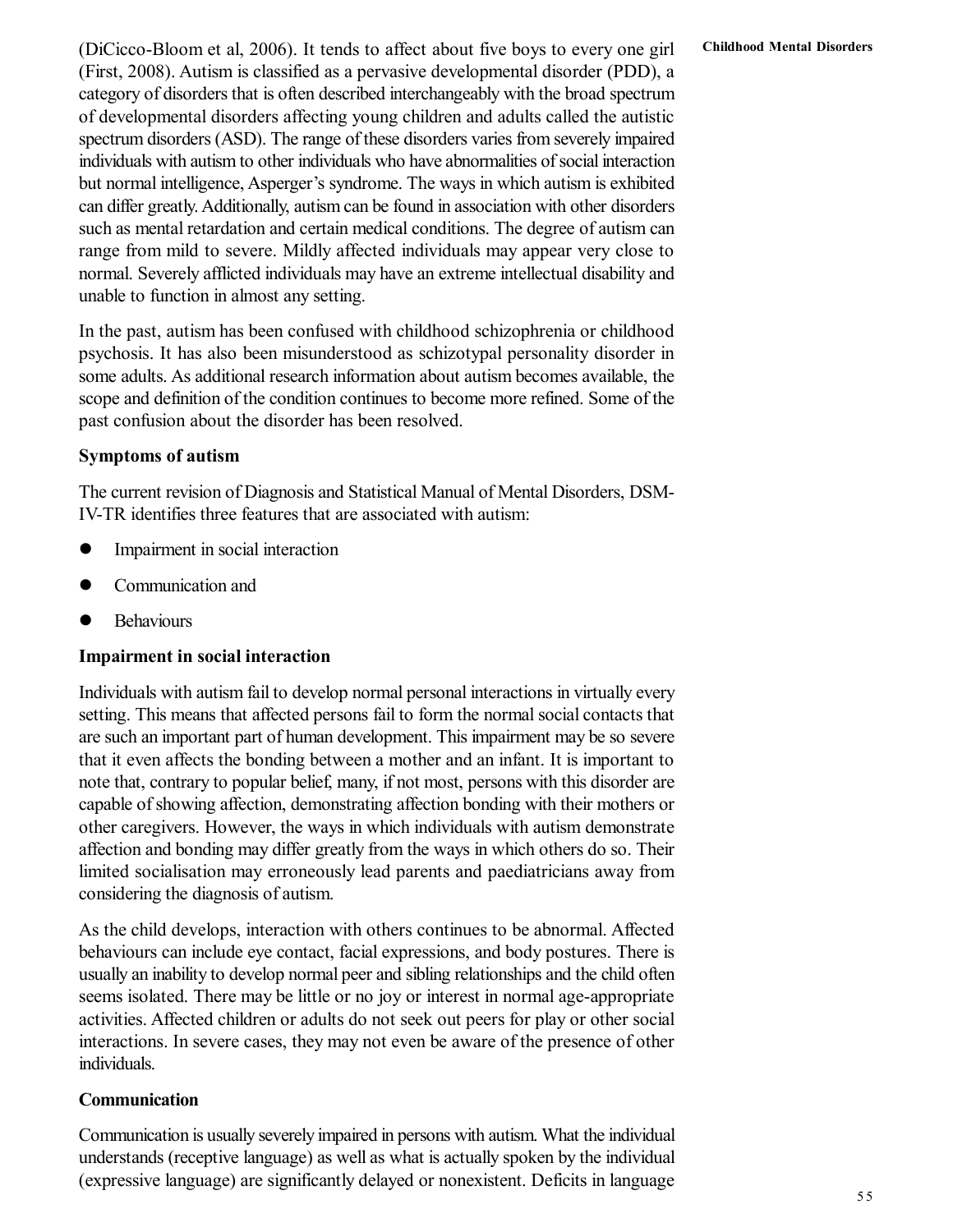comprehension include the inability to understand simple directions, questions, or commands. There may be an absence of dramatic or pretend play and these children may not be able to engage in simple age-appropriate childhood games. Teens and adults with autism may continue to engage in playing with games that are for young children.

Individuals with autism who do speak may be unable to initiate or participate in a two-way conversation (reciprocal). Frequently the way in which a person with this disorder speaks is perceived as unusual. Their speech may seem to lack the normal emotion and sound flat or monotonous. The sentences are often very immature: "want water" instead of "I want some water please." Those with autism often repeat words or phrases that are spoken to them. For example, you might say, "Look at the airplane!" and the child may respond "at airplane," without any knowledge of what was said. This repetition is known as echolalia. Memorisation and recitation of songs, stories, commercials, or even entire scripts is not uncommon. While many feel this is a sign of intelligence, the autistic person usually does not appear to understand any of the content in his or her speech.

#### **Behaviours**

Persons with autism often exhibit a variety of repetitive, abnormal behaviours. There may also be a hypersensitivity to sensory input through vision, hearing, or touch (tactile). As a result, there may be extreme intolerance to loud noises or crowd, visual stimulation or things that are felt. Birthday parties and other celebrations can be disastrous for some of these individuals. Wearing socks or tags on clothing may be perceived as painful. Sticky fingers, playing with modelling clay, eating birthday cake or other foods, or walking barefoot across the grass can be unbearable. On the other hand, there may be an underdeveloped (hyposensitivity) response to the same type of stimulation. This individual may use abnormal means to experience visual, auditory, or tactile (touch) input. This person may head bang, scratch until blood is drawn, scream instead of speaking in a normal tone, or bring everything into close visual range. He or she might also touch an object, image or other people thoroughly just to experience the sensory input.

Children and adults who have autism are often tied to routine and many everyday tasks may be ritualistic. Something as simple as a bath might only be accomplished after the precise amount of water is in the tub, the temperature is exact, the same soap is in its assigned spot and even the same towel is in the same place. Any break in the routine can provoke a severe reaction in the individual and place a tremendous strain on the adult trying to work with him or her.

There may also be non-purposeful repetition of actions or behaviours. Persistent rocking, teeth grinding, hair or finger twirling, hand flapping and walking on tiptoe are not uncommon. Frequently, there is a preoccupation with a very limited interest or a specific plaything. A child or adult may continually play with only one type of toy. The child may line up all the dolls or cars and the adult line up their clothes or toiletries, for example, and repeatedly and systematically perform the same action on each one. Any attempt to disrupt the person may result in extreme reactions on the part of the individual with autism, including tantrums or direct physical attack. Objects that spin, open and close, or perform some other action can hold an extreme fascination. If left alone, a person with this disorder may sit for hours turning off and on a light switch, twirling a spinning toy, or stacking nesting objects. Some individuals can also have an inappropriate bonding to specific objects and become hysterical without that piece of string, paper clip, or wad of paper.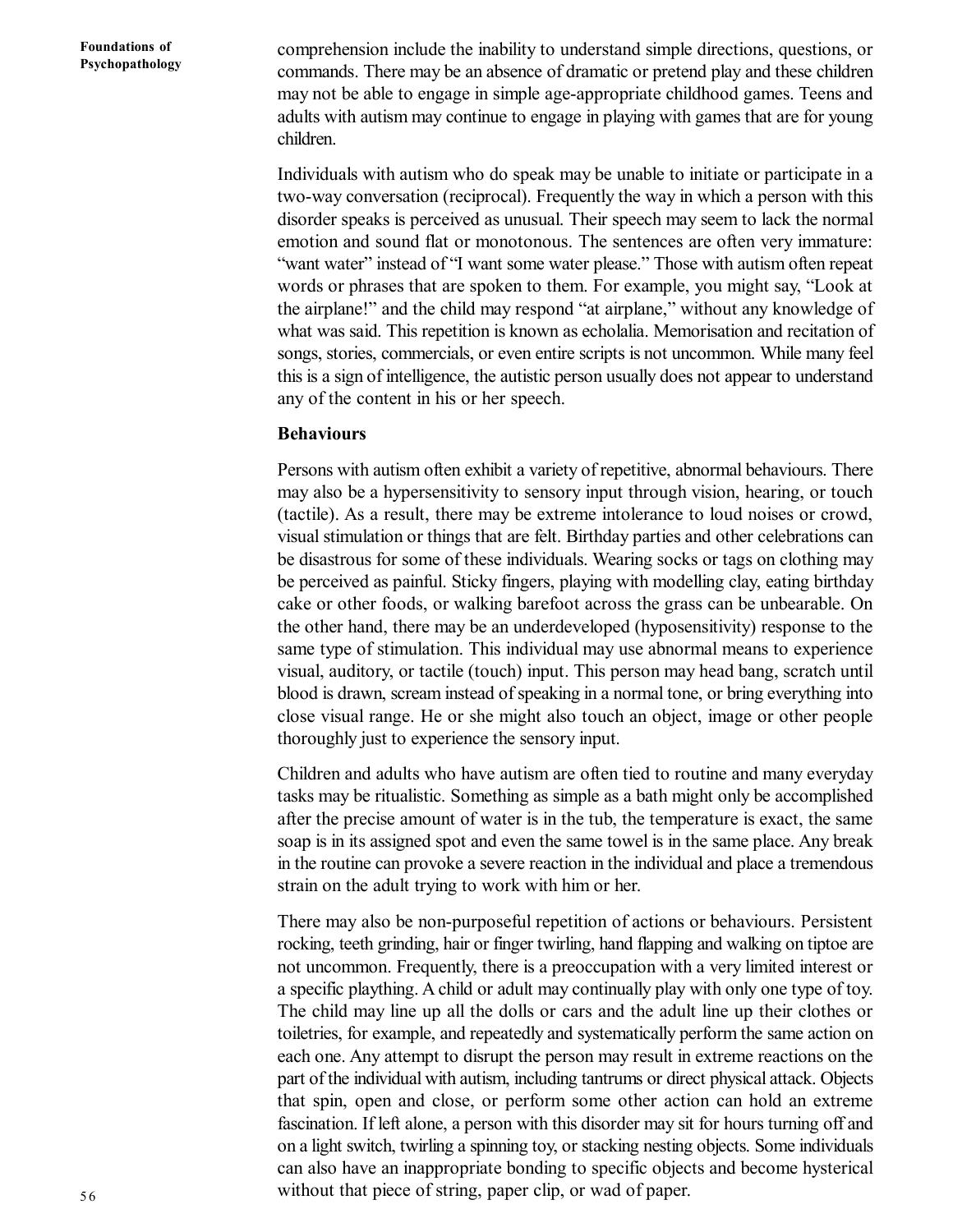Since autism was first added to the psychiatric literature about fifty years ago, there have been numerous studies and theories about its causes. Researchers still have not reached agreement regarding its specific causes. First, it must be recognised that autism is a set of a wide variety of symptoms and may have many causes. This concept is not unusual in medicine. For instance, the set of symptoms that we perceive of as a "cold" can be caused by literally hundreds of different viruses, bacteria, and even our own immune system.

Although some remain convinced that certain vaccines, vaccine preservatives or medications taken to treat side effects of vaccines that may cause autism, conventional wisdom continues to agree that immunisations do not cause autism. Autism is thought to be a biological disorder. In the past, some researchers had suggested that autism was the result of poor attachment skills on the part of the mother. This belief has caused a great deal of unnecessary pain and guilt on the part of the parents of children with autism, when in fact, the inability of the individual with autism to interact appropriately is one of the key symptoms of this developmental disorder.

In support of a biological theory of autism, several known neurological disorders are associated with autistic features. Autism is one of the symptoms of these disorders. These conditions include:

- Tuberous sclerosis and the fragile X syndrome (inherited disorder)
- Cerebral dysgenesis (abnormal development of the brain)
- Rett's syndrome (a mutation of a single gene)
- Some of the inborn errors of metabolism (biochemical defects)

Autism, in short, seems to be the result or "final common pathway" of numerous disorders that affect brain development. Brain studies have also demonstrated that persons with autism tend to have a number of abnormalities in brain size. In general, however, when clinicians make the diagnosis of autism, they are excluding the known causes of autistic behaviours. However, as the knowledge of conditions that cause autism advances, fewer and fewer cases will likely be thought of as being "pure" autism and more individuals will be identified as having autism due to specific causes.

There is a strong association between autism and seizures. This association works in two ways. First, many patients (20% to 30%) with autism develop seizures. Second, patients with seizures, which are probably due to other causes, may develop autistic-like behaviours. One special and often misunderstood association between autism and seizures is the Landau-Kleffner Syndrome. This syndrome is also known as acquired epileptic aphasia. Some children with epilepsy develop a sudden loss of language skills—especially receptive language (the ability to understand). Many often also develop the symptoms of autism.

Certainly, disorders such as the fragile X syndrome and tuberous sclerosis, which are both associated with autism, are inherited. There are many families with more than one child with autism where the autism is not clearly due to another cause. Recent studies have found that the gene for at least one kind of familial autism may be on chromosome 13. In some families, autism seems to be passed from generation to generation. In other families, autism is not found in prior generations but it affects siblings. The results of this research make it clear that at least one "autism gene" will eventually be found.

However, the majority of individuals with autism do not have a strong family history,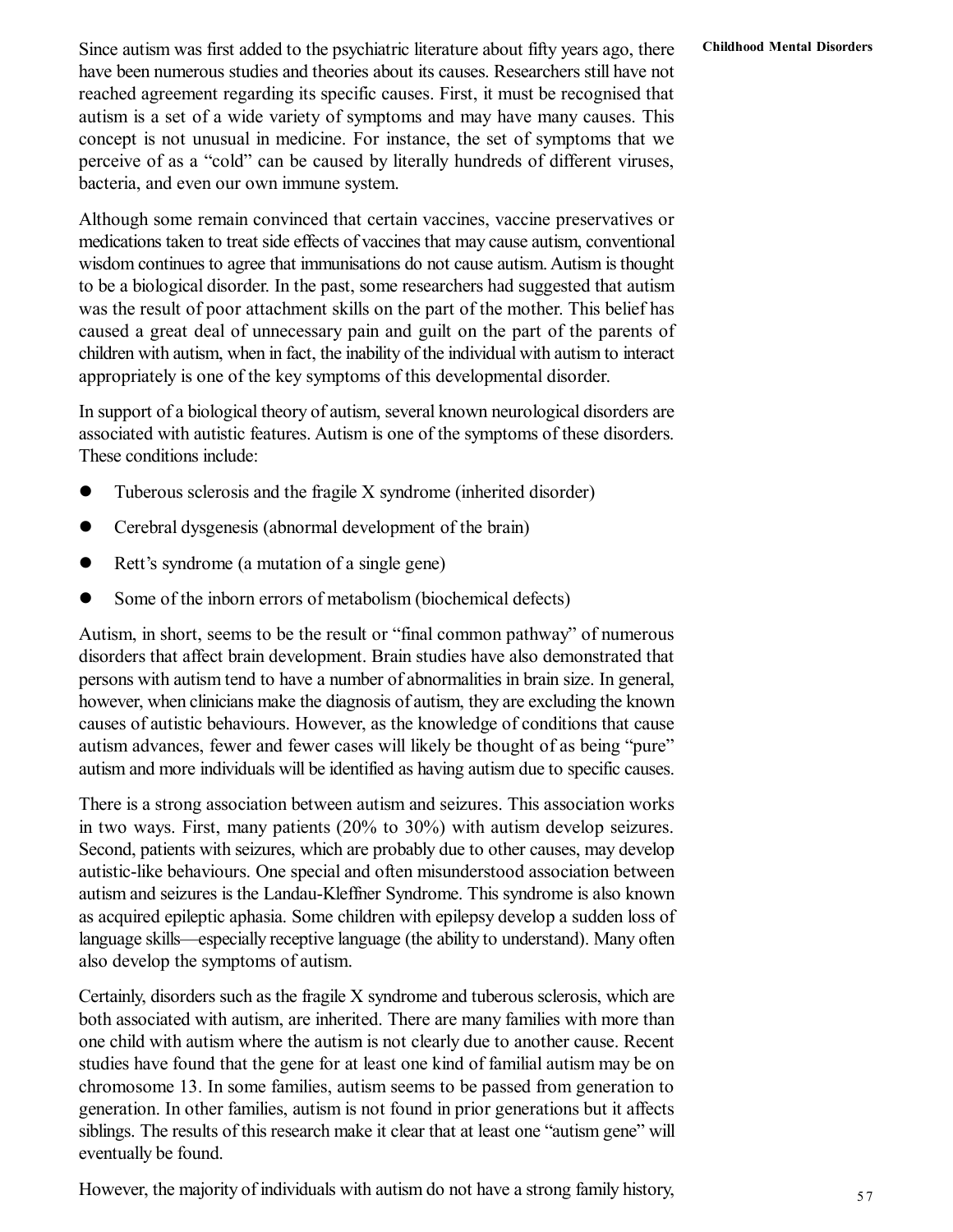which supports the premise, that environment or a combination of environmental and genetic factors contribute to the development of autism. In this context, environmental is meant to indicate any non-genetic factor, including infections, toxins, nutrition, or others.

### **4.2.2 Rett's Disorder**

Rett's disorder is an X-linked dominant neurological disorder that affects only girls and is one of the most common causes of mental retardation in females. Girls with the syndrome show normal development during the first 6-18 months of life followed first by a period of stagnation and then by rapid regression in motor and language skills. The hallmark of Rett's syndrome is the loss of purposeful hand use and its replacement with stereotyped hand wringing. Screaming fits and inconsolable crying are common.

Other key features include loss of speech, behaviour reminiscent of autism, paniclike attacks, grinding of teeth, rigid gait, tremors, intermittent hyperventilation and microcephaly (small head). Seizures occur in about half of cases. The girls typically survive into adulthood, but are at risk of sudden unexplained death. Rett's syndrome is due to mutation in the MECP2 gene (methyl-CpG-binding protein-2) on chromosome Xq28. The vast majority of cases are sporadic and result from a new mutation in the girl with Rett's syndrome or inheritance of the mutation from a parent who has somatic or germline mosaicism with the MECP2 mutation in only some of their cells. Atypical Rett's syndrome with MECP2 mutations has been found in patients previously diagnosed with autism, mild learning disability, and mental retardation with spasticity or tremor. Rett's syndrome is a uniform and striking, progressive neurologic developmental disorder and one of the most common causes of mental retardation in females.

After normal development up to the age of 6 to 18 months, developmental stagnation occurs followed by rapid deterioration of high brain functions. Within 1 to 2 years, this deterioration progresses to loss of speech, severe dementia, behaviour reminiscent of autism, stereotypic hand-wringing movements, loss of purposeful use of the hands, jerky ataxia (wobbliness) of the trunk, intermittent hyperventilation, and microcephaly (small head). Thereafter, a period of apparent stability lasts for decades. But additional neurological abnormalities intervene insidiously These abnormalities include what is called spastic paraparesis (paralysis and spasticity of the legs) and epilepsy (seizures). A striking deceleration of growth has been found across all measurements in most girls with Rett's syndrome who end up with short stature and microcephaly. The mortality (death) rate among children with Rett's syndrome is increased (1.2% per year). A high proportion (26%) of the deaths is sudden and associated with a heart conduction problem, namely an abnormally prolonged QT interval on the electrocardiogram.

### **4.2.3 Asperger Syndrome**

Asperger syndrome is one of the neuro-developmental disorders that have effects on an individual's behaviour, use of language and communication, and pattern of social interactions. Asperger disorder is characterised as one of the autism spectrum disorders, although Asperger syndrome is considered to be at the milder, or higher-functioning, range of this spectrum. There is still some controversy as to whether Asperger syndrome should be regarded as a separate clinical entity or it simply represents a high-functioning form of autism. People with Asperger syndrome have normal to above-average intelligence but typically have difficulties with social interactions and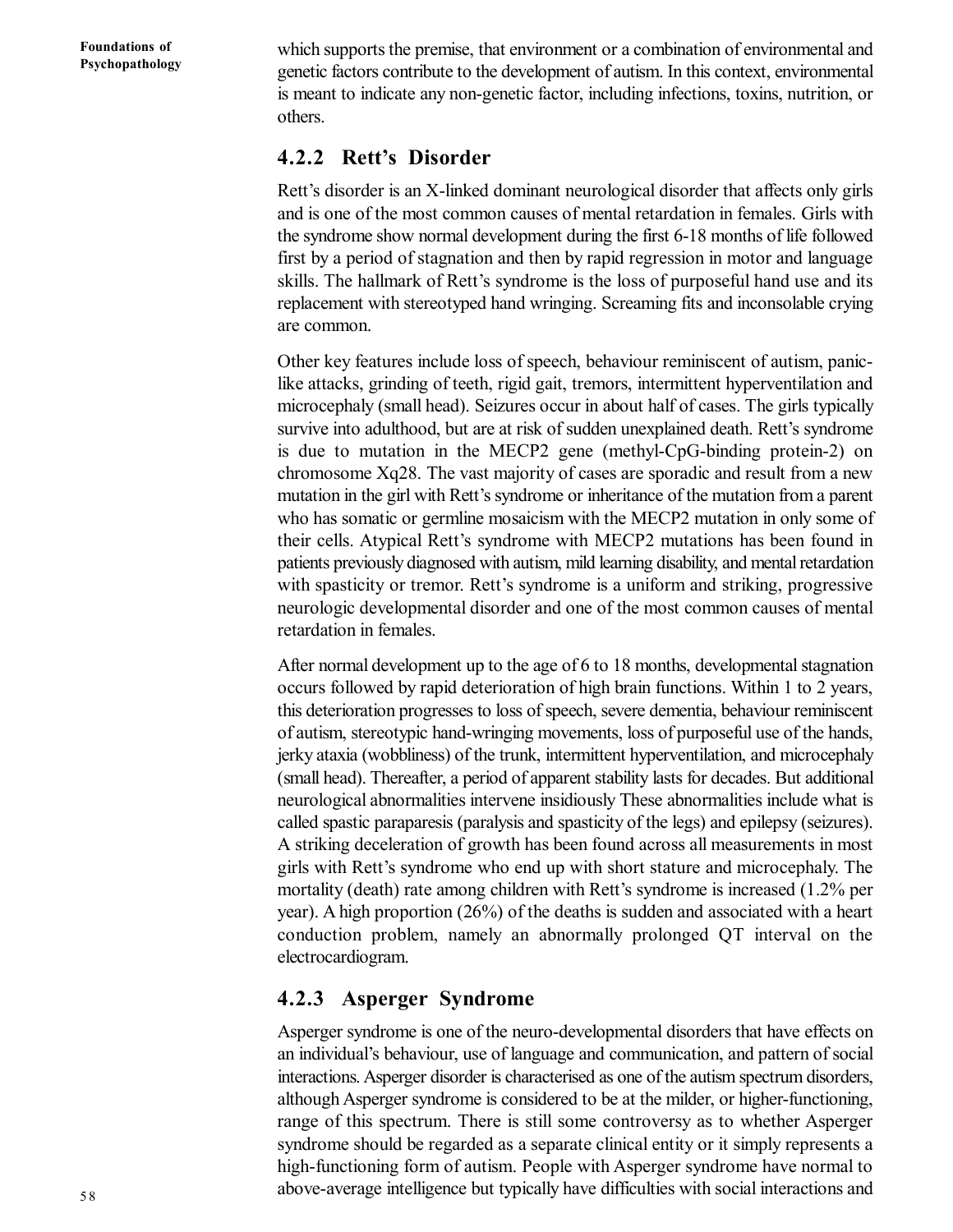often have pervasive, absorbing interests in special topics. Asperger syndrome is 5 times more common in boys than in girls. Asperger syndrome has been estimated to affect 2.5 out of every 1000 children, based upon the total number of children with autistic disorders.

Asperger syndrome is named for Dr. Hans Asperger, an Austrian pediatrician, who first described the condition in 1944. Dr. Asperger described four boys who showed "a lack of empathy, little ability to form friendships, one-sided conversation, intense absorption in a special interest, and clumsy movements." Because of their obsessive interests in and knowledge of particular subjects, he termed the boys "little professors." The American Psychiatric Association (APA) recognised Asperger disorder as a specific entity and published diagnostic criteria in the Diagnostic and Statistical Manual of Mental Disorders-IV (DSM-IV) in 1994.

Social-behavioural symptoms of Asperger syndrome can begin as early as infancy. Some of the symptoms that may be present are:

- 1) Lack of social awareness
- 2) Lack of interest in socialising/making friends
- 3) Difficulty making and sustaining friendships
- 4) Inability to infer the thoughts, feelings, or emotions of others
- 5) Either gazing too intently or avoiding eye contact
- 6) Lack of changing facial expression, or use of exaggerated facial expressions
- 7) Lack of use or comprehension of gestures
- 8) Failure to respect interpersonal boundaries
- 9) Unusually sensitive to noises, touch, smell, tastes, or visual stimuli
- 10) Inflexibility and over-adherence to or dependence on routines
- 11) Stereotypes and repetitive motor patterns such as hand flapping or arm waving.

Many experts in the field stress the particular gifts and positive aspects of Asperger syndrome and consider it to represent a different, but not necessarily defective, way of thinking. Positive characteristics of people with Asperger syndrome have been described as beneficial in many professions that include:

- The increased ability to focus on details
- The capacity to persevere in specific interests without being swayed by others' opinions
- The ability to work independently
- The recognition of patterns that may be missed by others
- **•** Intensity
- An original way of thinking.

### **4.2.4 Childhood Disintegrative Disorder (CDD)**

Childhood disintegrative disorder, also known as Heller's syndrome, is a condition in which children develop normally until ages 2 to 4, but then demonstrate a severe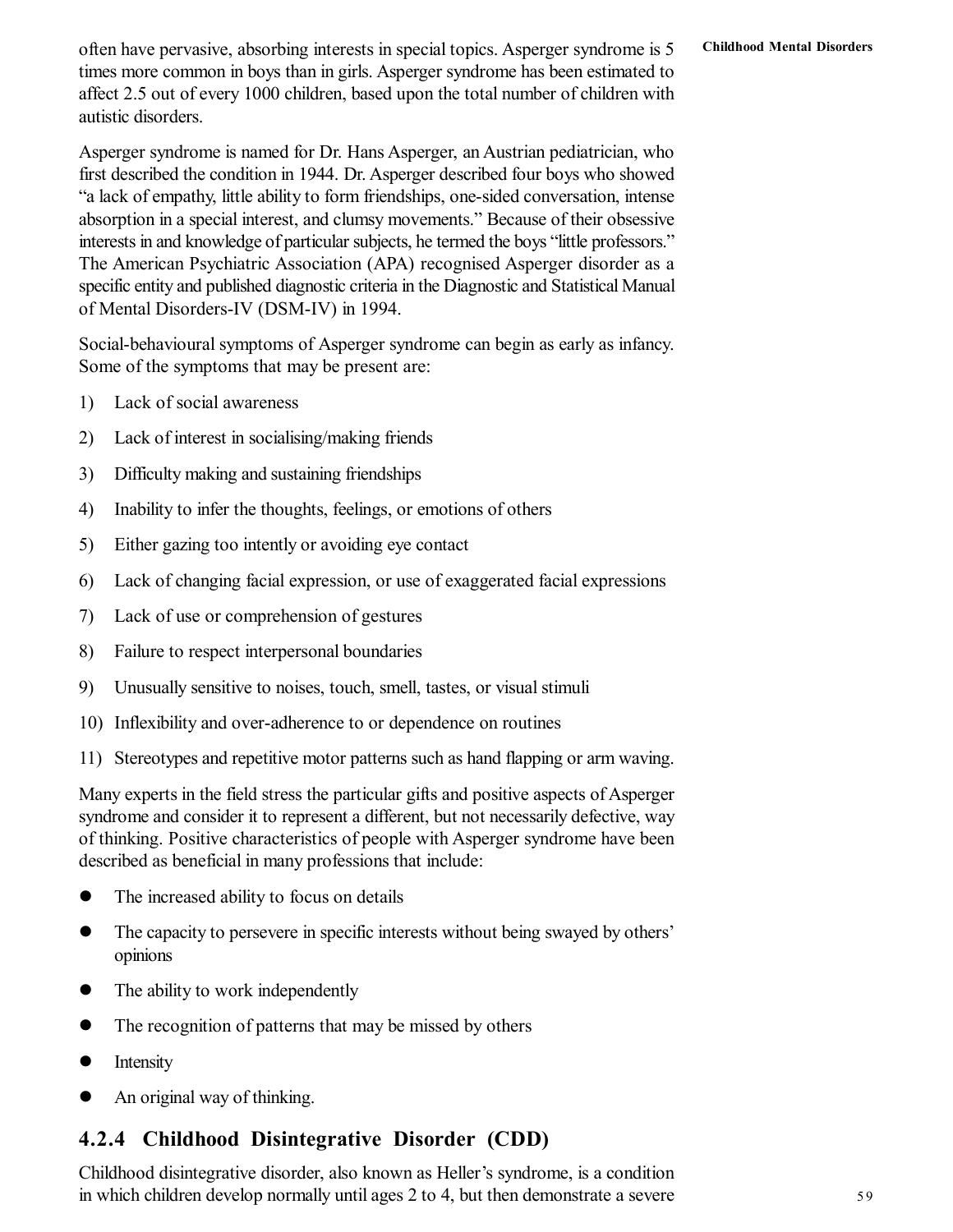**Foundations of Psychopathology** loss of social, communication and other skills. Childhood disintegrative disorder is very much like autism. Both are among the group of disorders known as pervasive developmental disorders, or autism spectrum disorders. Both involve normal development followed by significant loss of language, social, play and motor skills. However, childhood disintegrative disorder typically occurs later than autism and involves a more dramatic loss of skills. In addition, childhood disintegrative disorder is far less common than autism. Loss of developmental milestones may occur abruptly over the course of days to weeks or gradually over an extended period. Children with childhood disintegrative disorder typically show the following signs and symptoms:

Dramatic loss of previously acquired skills in two or more of the following areas:

- Language, including a severe decline in the ability to speak and have a conversation
- Social skills, including significant difficulty relating to and interacting with others
- Play, including a loss of interest in imaginary play and in a variety of games and activities
- Motor skills, including a dramatic decline in the ability to walk, climb, grasp objects and other movements
- Bowel or bladder control, including frequent accidents in a child who was previously toilet-trained

Lack of normal function or impairment also occurs in at least two of the following three areas:

- Social interaction
- Communication
- Repetitive behaviour  $\&$  interest patterns

There is no known cause of childhood disintegrative disorder. There is likely a genetic basis for autism spectrum disorders. The theory is that an abnormal gene is switched on in the early stages of development, before birth, and that this gene affects other genes that coordinate a child's brain development. Environmental exposure may contribute to these effects, such as to a toxin or infection. It is also possible that an autoimmune response play a role in the development of childhood disintegrative disorder. In an autoimmune response, body's immune system perceives normal body components as foreign and attacks them. Childhood disintegrative disorder often occurs along with other conditions, including:

- Tuberous sclerosis: In this condition, noncancerous (benign) tumours grow in the brain.
- Lipid storage diseases: In this rare group of inherited metabolic disorders, a toxic build up of excess fats (lipids) occurs in the brain and nervous system.
- Sub acute sclerosis panencephalitis: This chronic infection of the brain is caused by a form of the measles virus that results in brain inflammation and the death of nerve cells.

It is unknown whether these conditions play a part in triggering childhood disintegrative disorder or share genetic or environmental risk factors.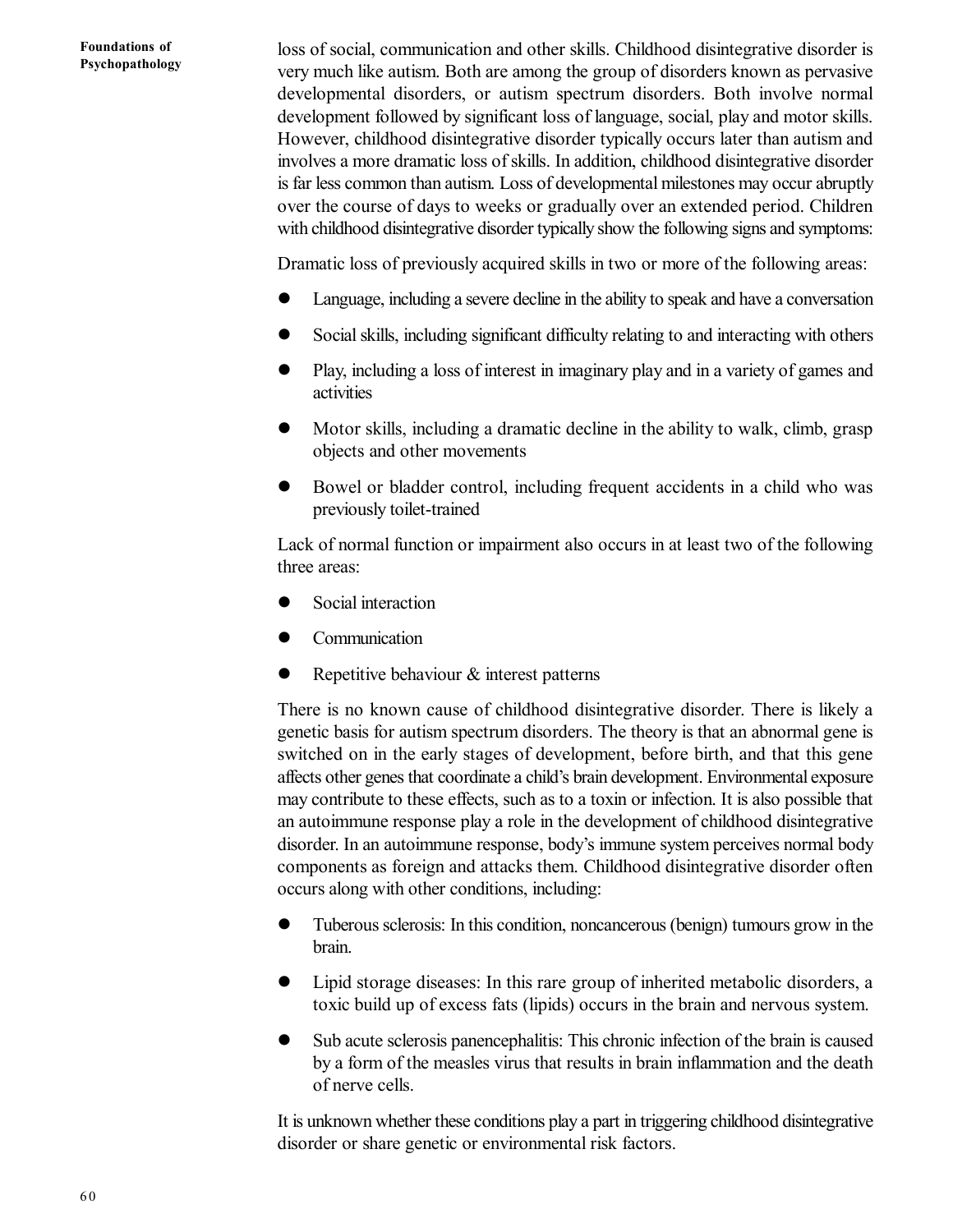### **4.2.5 Pervasive Developmental Disorder not Otherwise Specified (PDD-NOS)**

Pervasive developmental disorder not otherwise specified (PDD-NOS), also called atypical autism, is a neurobiological disorder characterised by impairment in ability to interact with others and by abnormalities in either communication, or behaviour patterns and interests. PDD-NOS is described as atypical autism, because individuals with the disorder exhibit some but not all of the same symptoms associated with autism (sometimes called classic autism). Likewise, "not otherwise specified," indicates that an individual's symptoms are nonspecific, meaning that they differ from symptoms characteristic of other pervasive developmental disorders, such as Rett's syndrome and childhood disintegrative disorder.

PDD-NOS affects boys four times more often than girls. The overall prevalence of the disorder remains unclear, because of the varying clinical definitions used for diagnosis. Many children who have only several symptoms of an autism like condition, which prevents a definitive diagnosis of autism, are often diagnosed instead with PDD-NOS. Symptoms associated with PDD-NOS appear after age of three and the pattern in which symptoms manifest and the behaviours displayed by affected children vary widely. Most children with the disorder appear to develop normally in the first several years of life and then experience an unusual delay in the development of social abilities. It is usually at this point in the child's development when other features of PDD-NOS become apparent. These features may include gaze avoidance, lack of expressive facial responses, irregularities in speech, repetitive and obsessive behaviours, and delayed development of motor skills. The incidence of severe intellectual disability in PDD-NOS patients is low relative to other pervasive developmental disorders.

| <b>Self Assessment Questions</b> |                                                                       |  |  |  |
|----------------------------------|-----------------------------------------------------------------------|--|--|--|
|                                  | 1) Explain meaning and symptoms of pervasive developmental disorders. |  |  |  |
|                                  |                                                                       |  |  |  |
|                                  |                                                                       |  |  |  |
|                                  |                                                                       |  |  |  |
|                                  |                                                                       |  |  |  |
|                                  |                                                                       |  |  |  |
| 2)                               | Describe the symptoms and causes of autism.                           |  |  |  |
|                                  |                                                                       |  |  |  |
|                                  |                                                                       |  |  |  |
|                                  |                                                                       |  |  |  |
|                                  |                                                                       |  |  |  |
| 3)                               | Give an account of Rett's Disorder.                                   |  |  |  |
|                                  |                                                                       |  |  |  |
|                                  |                                                                       |  |  |  |
|                                  |                                                                       |  |  |  |
|                                  |                                                                       |  |  |  |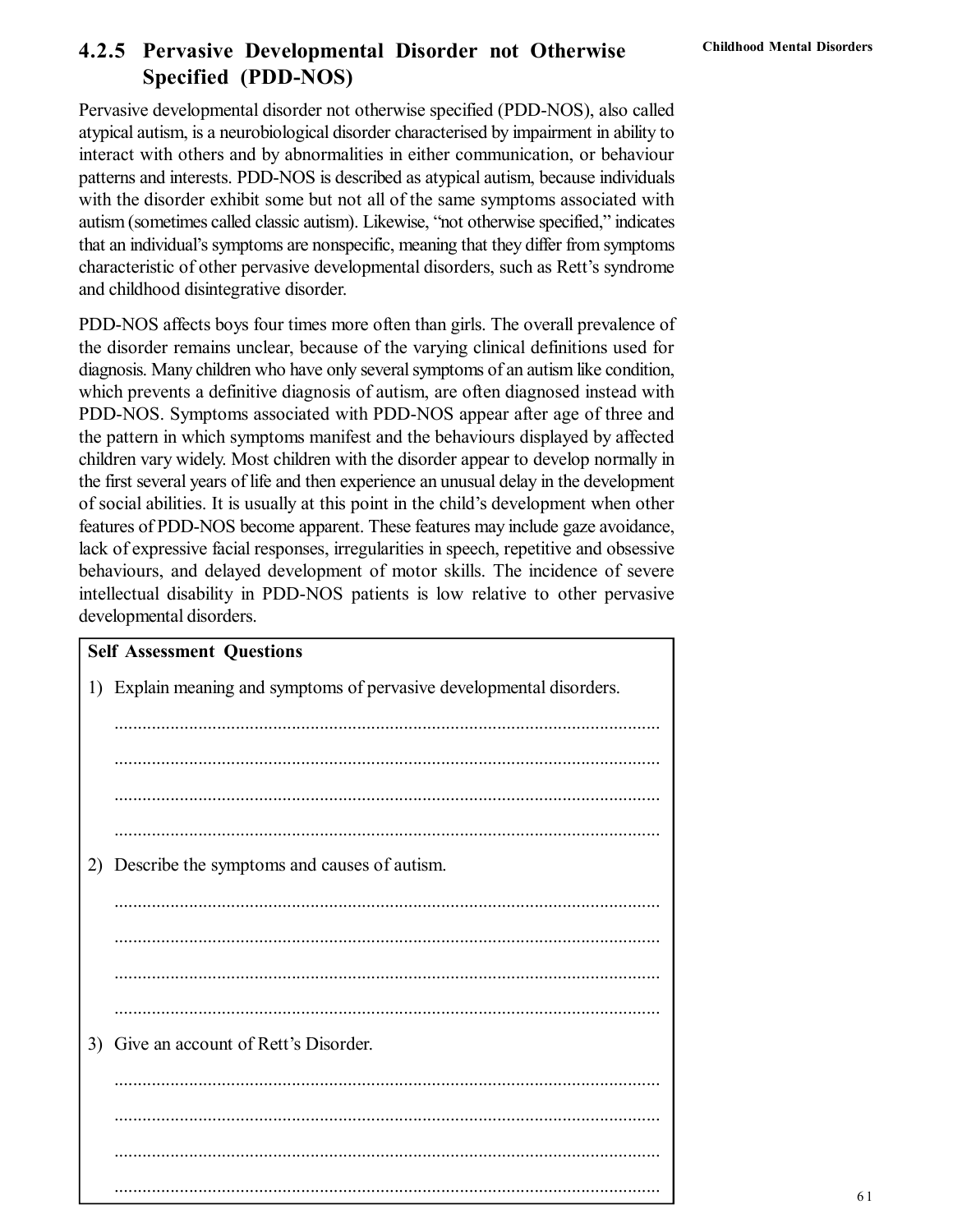4) Explain the symptoms of Asperger Syndrome. ..................................................................................................................... ..................................................................................................................... ..................................................................................................................... ..................................................................................................................... 5) Present a clinical picture of Childhood Disintegrative Disorder (CDD). ..................................................................................................................... ..................................................................................................................... ..................................................................................................................... ..................................................................................................................... 6) Present an account of Pervasive Developmental Disorder not otherwise Specified (PDD-NOS). ..................................................................................................................... ..................................................................................................................... ..................................................................................................................... .....................................................................................................................

Although the precise cause of PDD-NOS is unknown, abnormalities in certain structures and in neuronal pathways in the brain have been implicated. Researchers also suspect underlying genetic defects may be involved. Treatment for PDD-NOS consists primarily of behavioural therapy, though some children may require the administration of medications to stabilize mood or behaviour.

## **4.3 ATTENTION DEFICIT HYPERACTIVE DISORDERS (ADHD)**

Attention deficit hyperactivity disorder (ADHD) is one of the most common childhood disorders and can continue through adolescence and adulthood. Symptoms include difficulty staying focused and paying attention, difficulty controlling behaviour, and hyperactivity (over-activity). Inattention, hyperactivity and impulsivity are the key behaviours of ADHD. It is normal for all children to be inattentive, hyperactive or impulsive sometimes, but for children with ADHD, these behaviours are more severe and occur more often. To be diagnosed with the disorder, a child must have symptoms for six or more months and to a degree that is greater than other children of the same age. Some of the signs of ADHD are present in many kids. Others are rarely present unless people have disabling ADHD.

- a) **Inattention:** Six or more of the following symptoms of inattention must persist for at least six months to a degree that is maladaptive and inconsistent with the developmental level.
- Often fails to give close attention to details or makes careless mistakes in schoolwork, work, or other activities
- Often has difficulty sustaining attention in tasks or play activities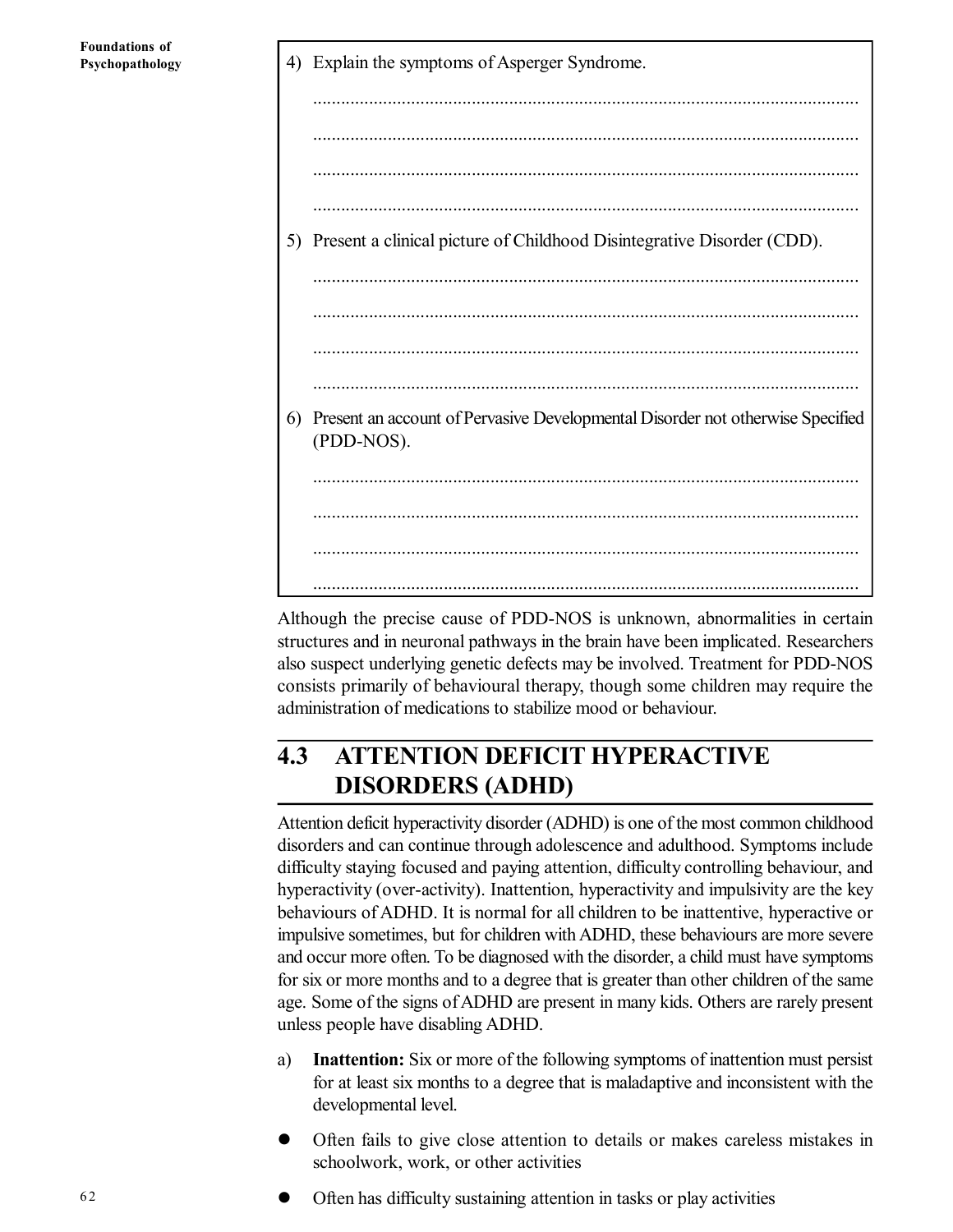Often does not seem to listen when spoken to directly

- Often does not follow through on instructions and fails to finish schoolwork, chores, or duties in the workplace (not due to failure to understand instructions)
- Often have difficulty organising tasks and activities
- Often avoids, dislikes, or is reluctant to engage in tasks that require sustained mental effort (such as schoolwork or homework)
- Often loses things necessary for tasks or activities (e.g., toys, school assignments, pencils, books, or tools)
- Is often easily distracted by extraneous stimuli
- Is often forgetful in daily activities

**Hyperactivity-impulsiveness:** Six or more of the following symptoms must persist for at least 6 months to a degree that is maladaptive and inconsistent with the developmental level.

- Often fidgets with hands or feet or squirms in seat
- Often leaves seat in classroom or in other situations in which remaining seated is expected
- Often runs about or climbs excessively in situations in which it is inappropriate (in adolescents, this may be limited to subjective feelings of restlessness)
- Often has difficulty playing or engaging in leisure activities quietly
- Is often "on the go" or often acts as if "driven by a motor"
- $\bullet$  Often talks excessively
- $\bullet$  Often blurts out answers before questions have been completed
- Often has difficulty awaiting turn
- Often interrupts or intrudes on others (e.g., butts into conversations or games)
- b) Some hyperactive-impulsive or inattentive symptoms that caused impairment were present before age 7 years.
- c) Some impairment from the symptoms is present in two or more settings (e.g., at school and at home)
- d) There must be clear evidence of clinically significant impairment in social, academic, or occupational functioning.

There are three kinds of ADHD: ADHD without hyperactivity (symptoms and signs of attention deficit only), ADHD hyperactive-impulse type (symptoms and signs of hyperactivity-impulsiveness only) and combined type (symptoms and signs of both attention deficit and hyperactivity-impulsiveness). However, ADHD is not just about being impulsive, hyperactive and inattentive. Recent studies have shown that people with ADHD have some other interesting problems. These include:

#### **Clumsiness**

Children with ADHD tend to fall down more, tip over more things accidentally, and have worse fine motor skills than other children. While some of this is related to their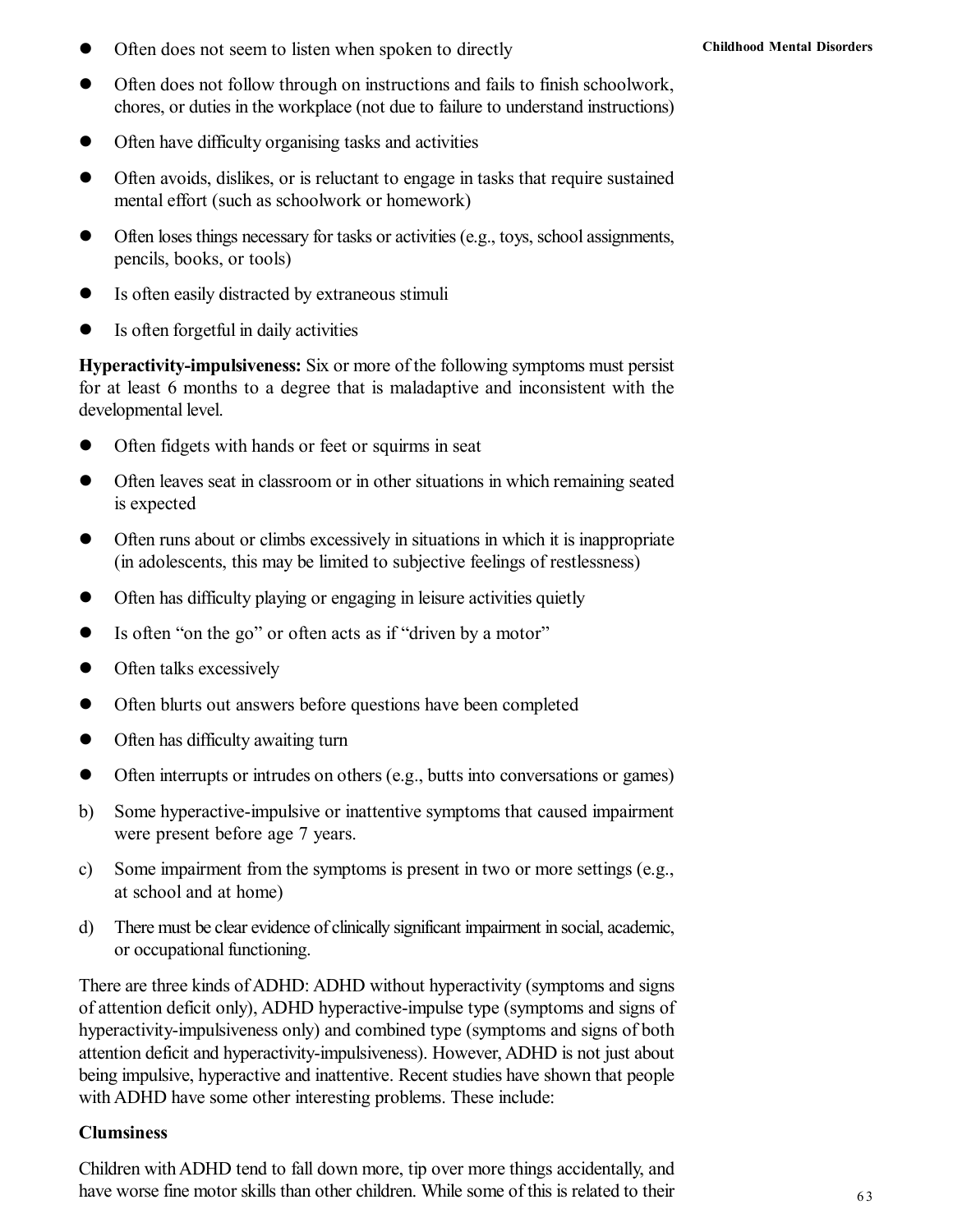hyperactivity, a good part of it is not. This is partly the reason that people with ADHD have more accidents, have poorer handwriting, and always seem to be spilling things. This poor coordination predicts a poor outcome as adults. Those children who have marked coordination problems and ADHD are much more likely to have trouble with the law, reading problems, work difficulties and substance abuse problems as adults.

#### **Problem in Time perception**

To be coordinated and get things done, we need to have a stable internal clock. People with ADHD have much more difficulty figuring out how much time has really passed either in the short term (while trying to coordinate a movement) or in the long term (trying to decide how fast to work to get something done in a certain time frame). This inability to judge time does improve with medication.

#### **Causes of ADHD**

Like many other illnesses, ADHD probably results from a combination of factors. In addition to genetics, researchers are looking at possible environmental factors, and are studying how brain injuries, nutrition, and the social environment might contribute to ADHD.

**Genes:** Inherited from our parents, genes are the "blueprints" for who we are. Results from several international studies of twins show that ADHD often runs in families. Researchers are looking at several genes that may make people more likely to develop the disorder (Faraone et al, 2005; Khan, S. A., & Faraone, S. V., 2006). Knowing the genes involved may one day help researchers prevent the disorder before symptoms develop. Learning about specific genes could also lead to better treatments. Children with ADHD who carry a particular version of a certain gene have thinner brain tissue in the areas of the brain associated with attention (Shaw et al, 2007).

**Environmental factors:** Studies suggest a potential link between cigarette smoking and alcohol use during pregnancy and ADHD in children.5,6 In addition, preschoolers who are exposed to high levels of lead, which can sometimes be found in plumbing fixtures or paint in old build-ings, may have a higher risk of developing ADHD (Braun et al, 2006).

**Brain injuries:** Children who have suffered a brain injury may show some behaviour similar to those of ADHD. However, only a small percentage of children with ADHD have suffered a traumatic brain injury. Over the last few years, researchers have looked at the brain in people with ADHD and have found some clear abnormalities. MRI scanners take a very detailed picture of the brain in cross section. They show that parts of the base of the brain associated with attention are smaller on the right in people with ADHD. The part of the brain that connects the left and right front of the brain has also been found to be smaller in a couple of studies using MRI. When researchers look at how much work different parts of the brain are doing, they have found decreased activity in the front parts of the brain in ADHD. Special tests can show that the brain is not as efficient in ADHD when doing certain tasks and rather than being able to use a small part of the brain, a larger part must be used.

**Sugar:** The idea that refined sugar causes ADHD or makes symptoms worse is popular, but more research discounts this theory than supports it. In one study, researchers gave children foods containing either sugar or a sugar substitute every other day. The children who received sugar showed no different behaviour or learning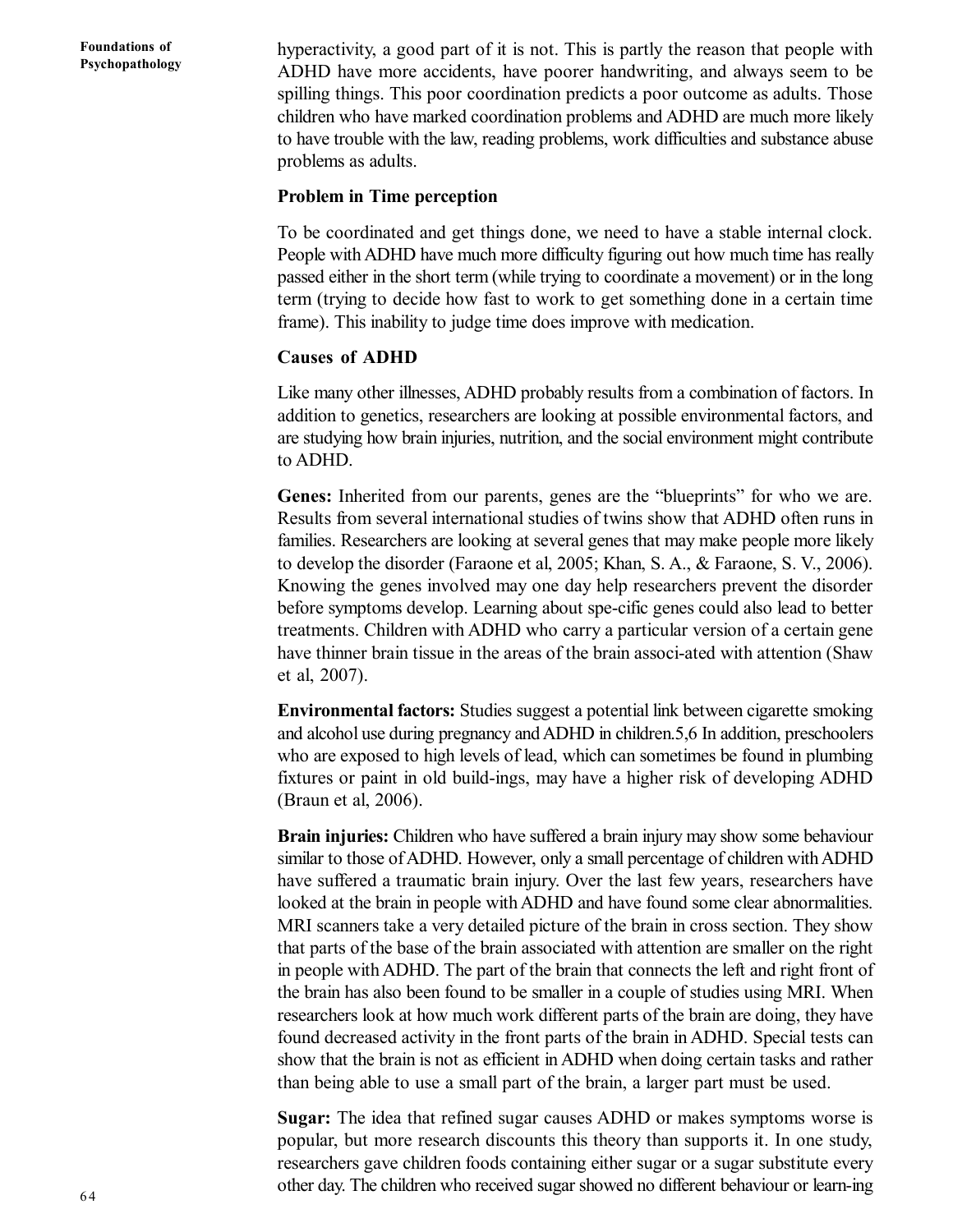capabilities than those who received the sugar substitute (Wolraich et al, 1985). Another study in which children were given higher than average amounts of sugar or sugar substi-tutes showed similar results.

In another study, children who were considered sugar-sensitive by their mothers were given the sugar substitute aspartame, also known as Nutrasweet. Although all the children got aspartame, half their mothers were told their children were given sugar, and the other half were told their children were given aspartame. The mothers who thought their children had gotten sugar rated them as more hyperac-tive than the other children and were more critical of their behaviour, compared to mothers who thought their children received aspartame (Hoover, D. W., & Milich, R., 1994)

**Food additives:** Recent British research indicates a possible link between con-sumption of certain food additives like artificial colours or preservatives, and an increase in activity (McCann et al, 2007). Research is under way to confirm the findings and to learn more about how food additives may affect hyperactivity.

## **4.4 OTHER CHILDHOOD PSYCHOPATHOLOGIES**

### **4.4.1 Oppositional Defiant Disorder**

The American Psychiatric Association's *Diagnostic and Statistical Manual, Fourth Edition* (*DSM IV*), defines oppositional defiant disorder (ODD) as a recurrent pattern of negativistic, defiant, disobedient, and hostile behaviour toward authority figures that persists for at least 6 months. Behaviours included in the definition include the following: losing one's temper; arguing with adults; actively defying requests; refusing to follow rules; deliberately annoying other people; blaming others for one's own mistakes or misbehaviour; and being touchy, easily annoyed or angered, resentful, spiteful, or vindictive. When ODD is present with ADHD, depression, tourette's, anxiety disorders, or other neuropsychiatric disorders, it makes life with that child far more difficult. For Example, ADHD plus ODD is much worse than ADHD alone, often enough to make people seek treatment.

ODD is usually diagnosed when a child has a persistent or consistent pattern of disobedience and hostility toward parents, teachers, or other adults. The primary behavioural difficulty is the consistent pattern of refusing to follow commands or requests by adults. Children with ODD are often easily annoyed; they repeatedly lose their temper, argue with adults, refuse to comply with rules and directions, and blame others for their mistakes. Stubbornness and testing limits are common, even in early childhood.

The criteria for ODD are met only when the problem behaviours occur more frequently in the child than in other children of the same age and developmental level. These behaviours cause significant difficulties with family and friends, and the oppositional behaviours are the same both at home and in school. Sometimes, ODD may be a precursor of a conduct disorder. ODD is not diagnosed if the problematic behaviours occur exclusively with a mood or psychotic disorder.

### **4.4.2 Conduct Disorder**

Conduct disorder refers to a group of behavioural and emotional problems in youngsters. Children and adolescents with this disorder have great difficulty following rules and behaving in a socially acceptable way. They are often viewed by other children, adults and social agencies as "bad" or delinquent, rather than mentally ill. Many factors may contribute to a child developing conduct disorder, including brain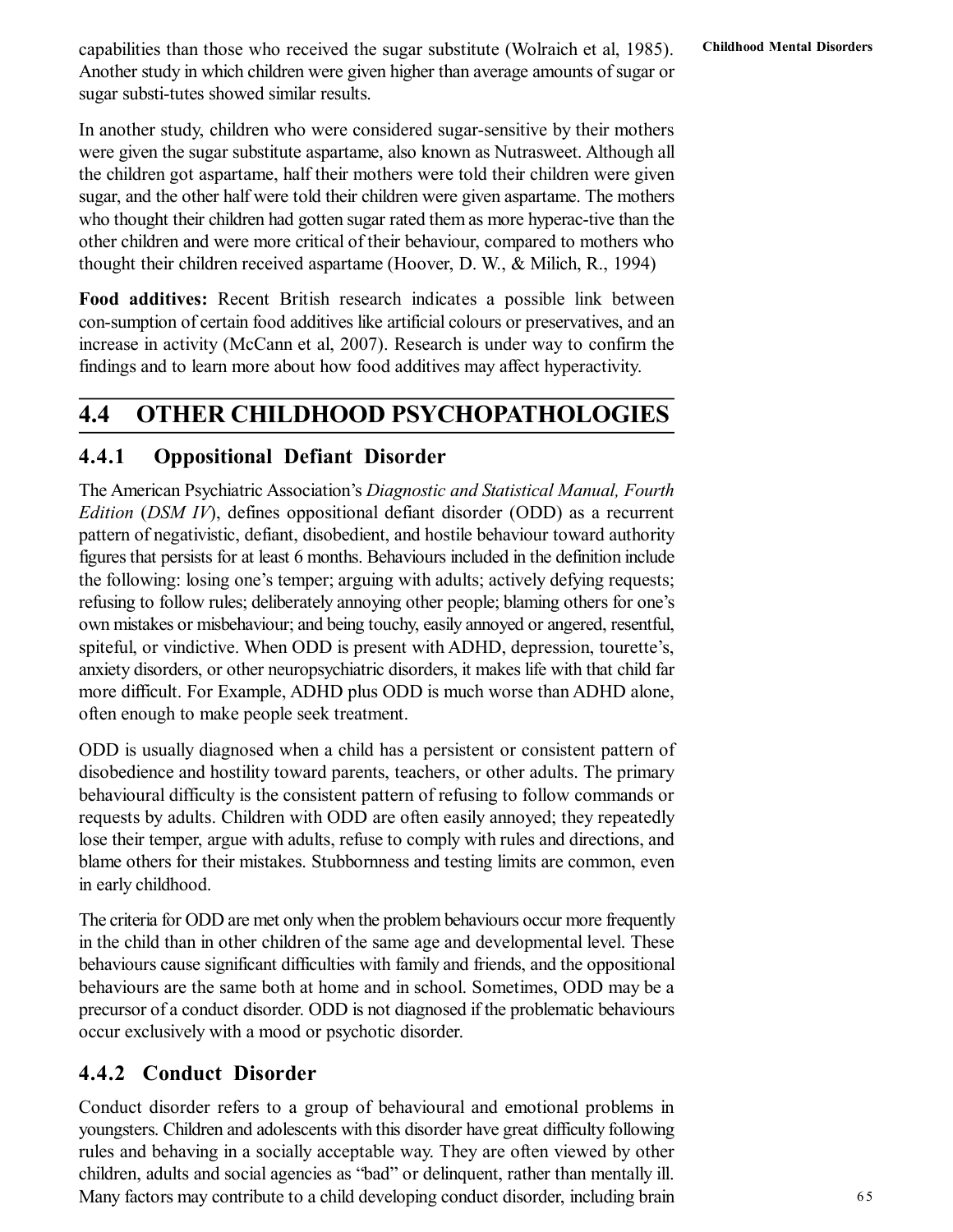damage, child abuse, genetic vulnerability, school failure, and traumatic life experiences. Children or adolescents with conduct disorder may exhibit aggression to people and animals, destruction of property, deceitfulness, lying, or stealing and serious violations of rules.

Children who exhibit these behaviours should receive a comprehensive evaluation. Many children with a conduct disorder may have coexisting conditions such as mood disorders, anxiety, PTSD, substance abuse, ADHD, learning problems, or thought disorders, which can also be treated. Research shows that youngsters with conduct disorder are likely to have ongoing problems if they and their families do not receive early and comprehensive treatment. Without treatment, many youngsters with conduct disorder are unable to adapt to the demands of adulthood and continue to have problems with relationships and holding a job. They often break laws or behave in an antisocial manner.

#### **4.4.3 Anxiety Disorders: Separation Anxiety Disorder**

According to the *Diagnostic and Statistical Manual of Mental Disorders, Fourth Edition* (*DSM-IV*) separation anxiety is a fairly common anxiety disorder that consists of excessive anxiety beyond that expected for the child's developmental level. It is related to separation or impending separation from the attachment figure (e.g., primary caretaker, close family member) occurring in children younger than 18 years and lasting for at least 4 weeks. Features include clinically significant symptoms of anxiety (severe distress or impairment of function), unrealistic worries about the safety of loved ones, reluctance to fall asleep without being near the primary attachment figure, excessive distress (tantrums) when separation is imminent, nightmares with separationrelated themes and homesickness. In addition, physical/somatic symptoms (especially frequent in older children and adolescents), such as dizziness, light headedness, nausea, stomach ache, cramps, vomiting, muscle aches, or palpitations, may be present and problematic, causing the child and family to seek medical treatment because of impaired ability to attend school or meet social responsibilities.

### **4.4.4 Tick Disorders**

A tic is a problem in which a part of the body moves repeatedly, quickly, suddenly and uncontrollably. Tics can occur in any body part, such as the face, shoulders, hands or legs. They can be stopped voluntarily for brief periods. Sounds that are made involuntarily (such as throat clearing) are called vocal tics. Most tics are mild and hardly noticeable. However, in some cases they are frequent and severe, and can affect many areas of a child's life.

The most common tic disorder is called "transient tic disorder" and may affect up to 10 percent of children during the early school years. Teachers or others may notice the tics and wonder if the child is under stress or "nervous." Transient tics go away by themselves. Some may get worse with anxiety, tiredness, and some medications. Some tics do not go away. Tics which last one year or more are called "chronic tics." Chronic tics affect less than one percent of children and may be related to a special, more unusual tic disorder called Tourette's Disorder. Children with Tourette's Disorder have both body and vocal tics (throat clearing). Some tics disappear by early adulthood, and some continue. Children with Tourette's Disorder may also have problems with attention, and learning disabilities. They may act impulsively, and/or develop obsessions and compulsions. Sometimes people with Tourette's Disorder may blurt out obscene words, insult others, or make obscene gestures or movements. They cannot control these sounds and movements. Punishment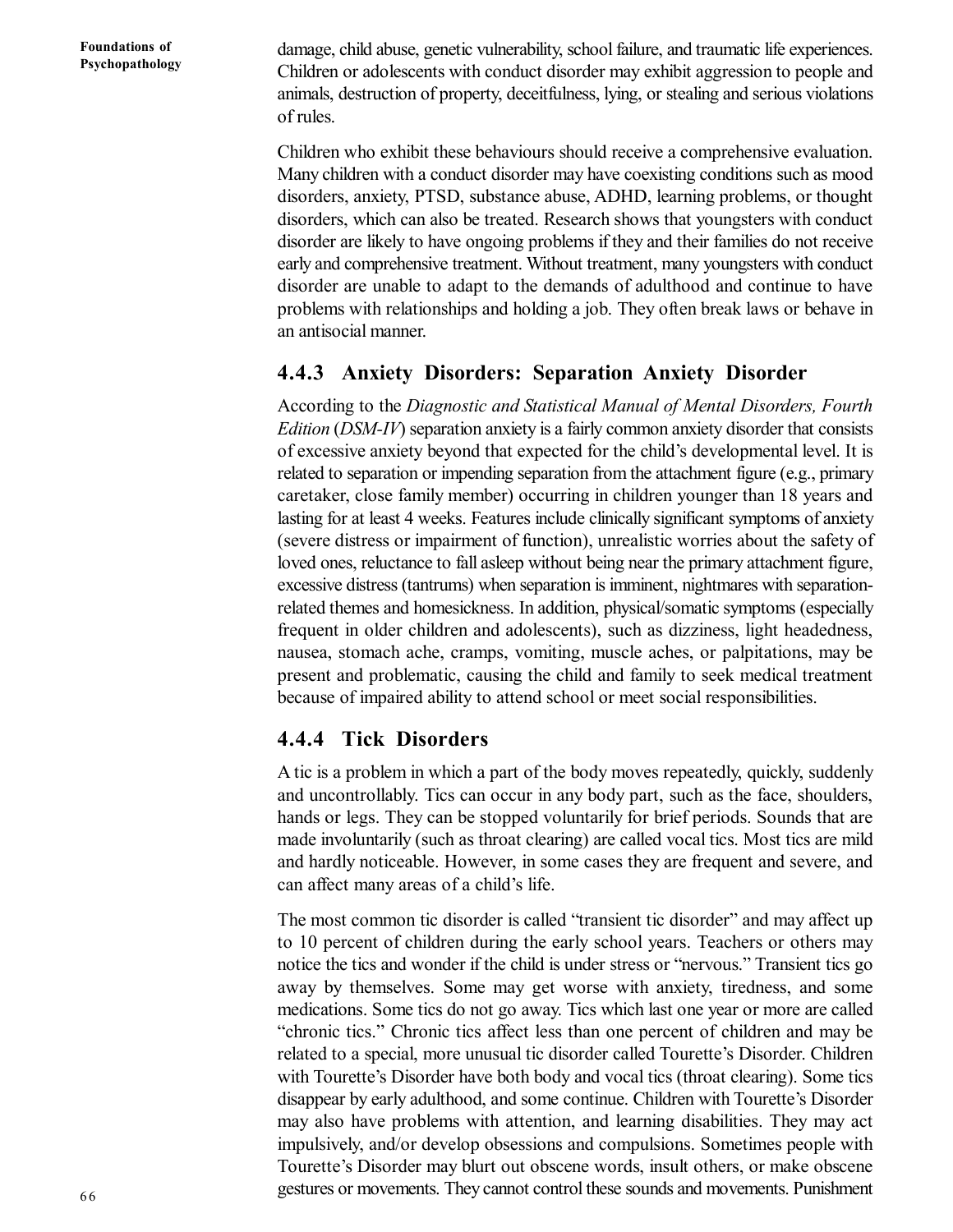by parents, teasing by classmates, and scolding by teachers will not help the child to control the tics but will hurt the child's self-esteem and increase their distress.

Through a comprehensive evaluation, often involving paediatrician and/or neurologic consultation, a child and adolescent psychiatrist can determine whether a youngster has Tourette's Disorder or another tic disorder. Treatment for the child with a tic disorder may include medication to help control the symptoms. The child and adolescent psychiatrist can also advise the family about how to provide emotional support and the appropriate educational environment for the youngster.

## **4.4.5 Childhood Depression**

Childhood depression is different from the normal mood shifts and everyday emotions that occur as a child develops. Just because a child seems depressed or sad, does not necessarily mean they have depression. If these symptoms become persistent, disruptive and interfere with social activities, interests, schoolwork and family life, it may indicate that he or she is suffering from the medical condition depression.

The symptoms of depression in children vary. Early medical studies focused on "masked" depression, where a child's depressed mood was evidenced by acting out or angry behaviour. While this does occur, particularly in younger children, many children display sadness or low mood similar to adults who are depressed. The primary symptoms of depression revolve around sadness, a feeling of hopelessness, and mood changes and may include:

- Irritability or anger
- Continuous feelings of sadness, hopelessness
- Social withdrawal
- Increased sensitivity to rejection
- Changes in appetite (either increased or decreased)
- Changes in sleep(sleeplessness or excessive sleep)
- Vocal outbursts or crying
- Difficulty concentrating
- Fatigue and low energy
- Physical complaints (such as stomach aches, headaches) that do not respond to treatment
- Reduced ability to function during events and activities at home or with friends, in school, extracurricular activities, and in other hobbies or interests
- Feelings of worthlessness or guilt
- Impaired thinking or concentration
- Thoughts of death or suicide

Not all children have all of these symptoms. In fact, most will display different symptoms at different times and in different settings. Although some children may continue to function reasonably well, most kids with significant depression will suffer a noticeable change in social activities, loss of interest in school and poor academic performance, or a change in appearance. Children may also begin using drugs or alcohol, especially if they are over the age of 12.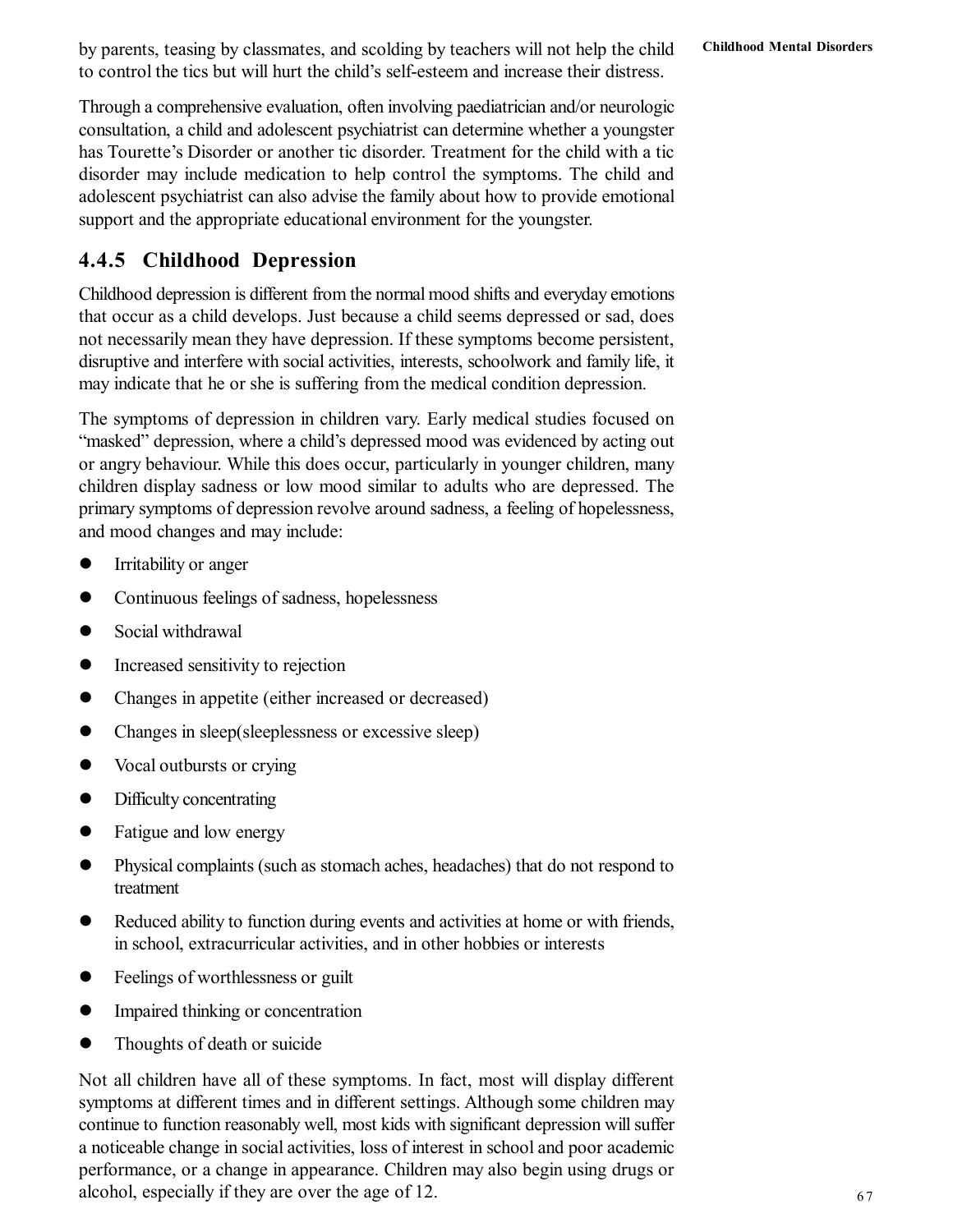**Foundations of Psychopathology**

## **4.5 MENTAL RETARDATION**

Mental retardation is a developmental disability that first appears in children under the age of 18. It is defined as an intellectual functioning level (as measured by standard tests for intelligence quotient) that is well below average and significant limitations in daily living skills (adaptive functioning). Mental retardation begins in childhood or adolescence before the age of 18. In most cases, it persists throughout adulthood. A diagnosis of mental retardation is made if an individual has an intellectual functioning level well below average and significant limitations in two or more adaptive skill areas. Intellectual functioning level is defined by standardised tests that measure the ability to reason in terms of mental age (intelligence quotient or IQ). Mental retardation is defined as IQ score below 70-75. Adaptive skills are the skills needed for daily life. Such skills include the ability to produce and understand language (communication); home-living skills; use of community resources; health, safety, leisure, self-care, and social skills; self-direction; functional academic skills (reading, writing, and arithmetic); and work skills.

In general, mentally retarded children reach developmental milestones such as walking and talking much later than the general population. Symptoms of mental retardation may appear at birth or later in childhood. Time of onset depends on the suspected cause of the disability. Some cases of mild mental retardation are not diagnosed before the child enters preschool. These children typically have difficulties with social, communication, and functional academic skills. Children who have a neurological disorder or illness such as encephalitis or meningitis may suddenly show signs of cognitive impairment and adaptive difficulties.

Mental retardation varies in severity. *The Diagnostic and Statistical Manual of Mental Disorders*, Fourth Edition (*DSM-IV*) is the diagnostic standard for mental healthcare professionals in the United States. The *DSM-IV* classifies four different degrees of mental retardation: *mild, moderate, severe*, and *profound*. These categories are based on the functioning level of the individual.

- i) **Mild mental retardation:** Approximately 85% of the mentally retarded population is in the mildly retarded category. Their IQ score ranges from 50-75, and they can often acquire academic skills up to the 6th grade level. They can become self-sufficient and in some cases live independently, with community and social support.
- ii) **Moderate mental retardation:** About 10% of the mentally retarded population is considered moderately retarded. Moderately retarded individuals have IQ scores ranging from 35-55. They can carry out work and self-care tasks with moderate supervision. They typically acquire communication skills in childhood and are able to live and function successfully within the community in a supervised environment such as a group home.
- iii) **Severe mental retardation:** About 3-4% of the mentally retarded population is severely retarded. Severely retarded individuals have IQ scores of 20-40. They may master very basic self-care skills and some communication skills. Many severely retarded individuals are able to live in a group home.
- iv) **Profound mental retardation:** Only 1-2% of the mentally retarded population is classified as profoundly retarded. Profoundly retarded individuals have IQ scores under 20-25. They may be able to develop basic self-care and communication skills with appropriate support and training. Their retardation is often caused by an accompanying neurological disorder. The profoundly retarded need a high level of structure and supervision.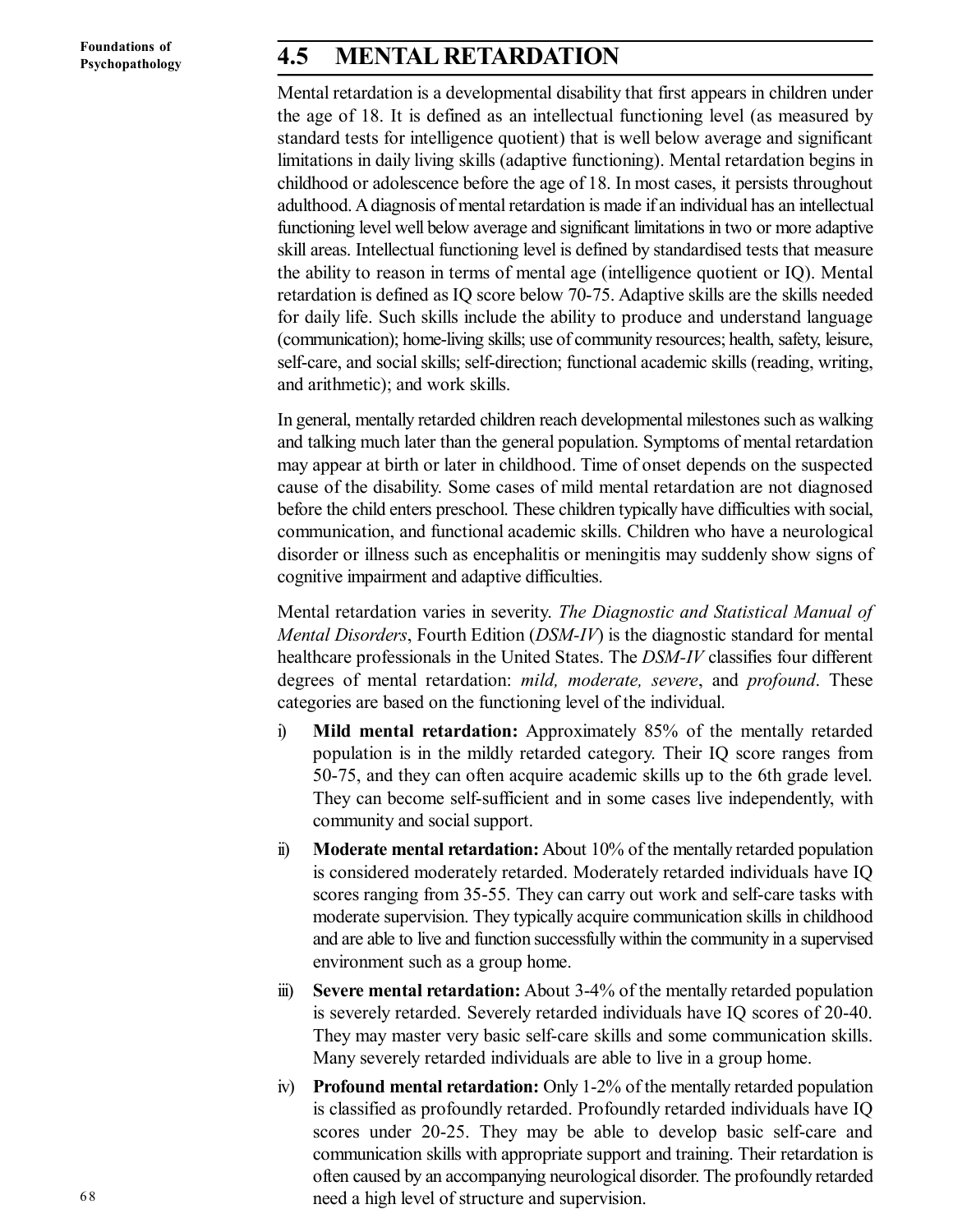The American Association on Mental Retardation (AAMR) has developed another widely accepted diagnostic classification system for mental retardation. The AAMR classification system focuses on the capabilities of the retarded individual rather than on the limitations. The categories describe the level of support required. They are *intermittent support, limited support, extensive support*, and *pervasive support*. To some extent, the AAMR classification mirrors the *DSM-IV* classification. Intermittent support, for example, is support needed only occasionally, perhaps during times of stress or crisis. It is the type of support typically required for most mildly retarded individuals. At the other end of the spectrum, pervasive support, or lifelong, daily support for most adaptive areas, would be required for profoundly retarded individuals.

#### **Causes of Mental Retardation**

Low IQ scores and limitations in adaptive skills are the hallmarks of mental retardation. Aggression, self-injury, and mood disorders are sometimes associated with the disability. The severity of the symptoms and the age at which they first appear depend on the cause. Children who are mentally retarded reach developmental milestones significantly later than expected, if at all. If retardation is caused by chromosomal or other genetic disorders, it is often apparent from infancy. If retardation is caused by childhood illnesses or injuries, learning and adaptive skills that were once easy may suddenly become difficult or impossible to master.

In about 35% of cases, the cause of mental retardation cannot be found. Biological and environmental factors that can cause mental retardation include:

**Genetics:** About 5% of mental retardation is caused by hereditary factors. Mental retardation may be caused by an inherited abnormality of the genes, such as fragile X syndrome. Fragile X, a defect in the chromosome that determines sex, is the most common inherited cause of mental retardation. Single gene defects such as phenylketonuria (PKU) and other inborn errors of metabolism may also cause mental retardation if they are not found and treated early. An accident or mutation in genetic development may also cause retardation. Examples of such accidents are development of an extra chromosome 18 (trisomy 18) and Down syndrome. Down syndrome, also called mongolism or trisomy 21, is caused by an abnormality in the development of chromosome 21. It is the most common genetic cause of mental retardation.

**Prenatal illnesses and infections:** Fetal alcohol syndrome affects one in 600 children in the United States. It is caused by excessive alcohol intake in the first twelve weeks (trimester) of pregnancy. Some studies have shown that even moderate alcohol use during pregnancy may cause learning disabilities in children. Drug abuse and cigarette smoking during pregnancy have also been linked to mental retardation. Maternal infections and illnesses such as glandular disorders, rubella, toxoplasmosis, and cytomegalovirus infection may cause mental retardation. When the mother has high blood pressure (hypertension) or blood poisoning (toxemia), the flow of oxygen to the fetus may be reduced, causing brain damage and mental retardation.

Birth defects that cause physical deformities of the head, brain, and central nervous system frequently cause mental retardation. Neural tube defect, for example, is a birth defect in which the neural tube that forms the spinal cord does not close completely. This defect may cause children to develop an accumulation of cerebrospinal fluid on the brain (hydrocephalus). Hydrocephalus can cause learning impairment by putting pressure on the brain.

Childhood illnesses, infections and injuries: Hyperthyroidism, whooping cough,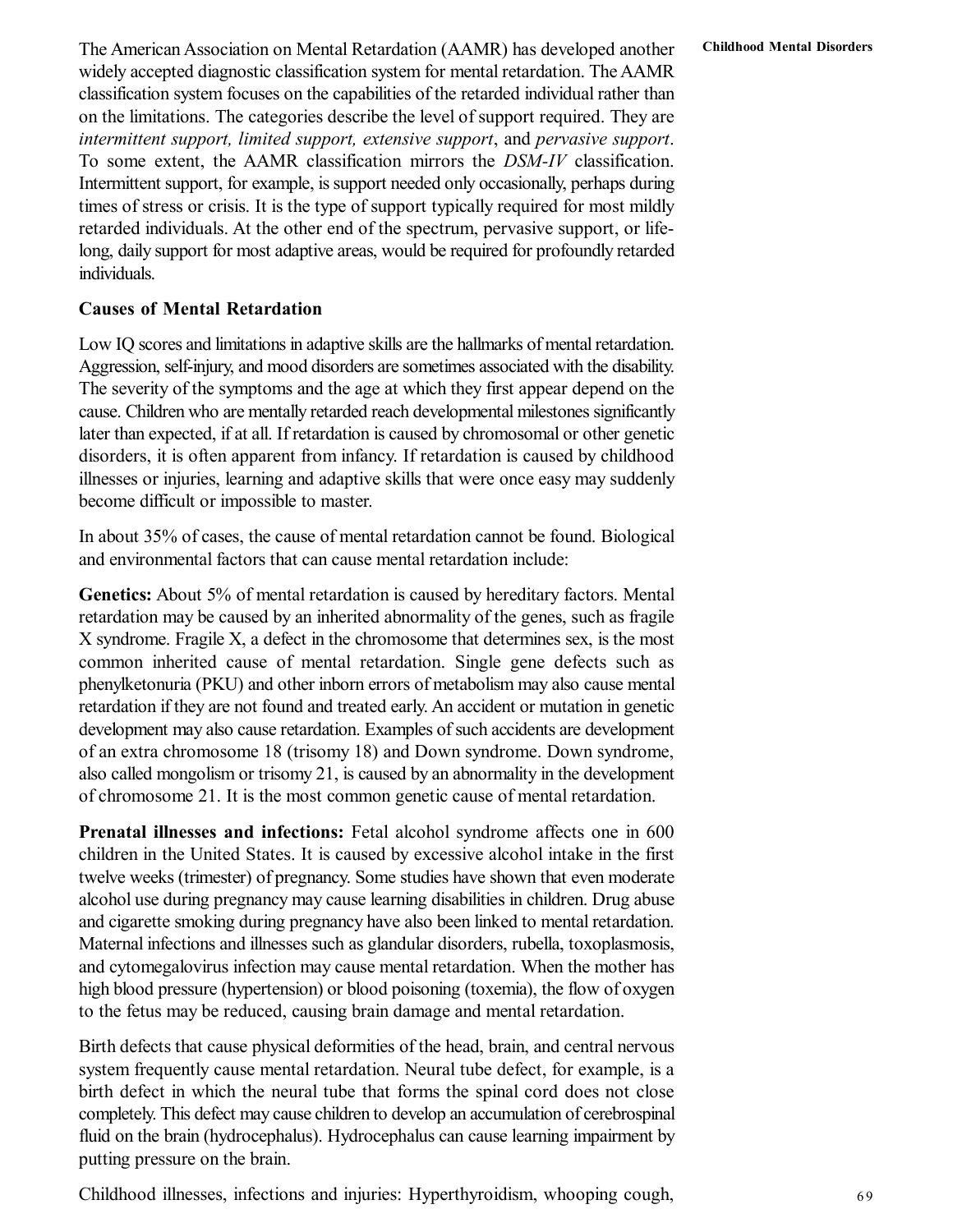chickenpox, measles and Hib disease (a bacterial infection) may cause mental retardation if they are not treated adequately. An infection of the membrane covering the brain (meningitis) or an inflammation of the brain itself (encephalitis) causes swelling that in turn may cause brain damage and mental retardation. Traumatic brain injury caused by a blow or a violent shake to the head may also cause brain damage and mental retardation in children.

**Environmental factors:** Ignored or neglected infants who are not provided the mental and physical stimulation required for normal development may suffer irreversible learning impairments. Children who live in poverty and suffer from malnutrition, unhealthy living conditions, and improper or inadequate medical care are at a higher risk. Exposure to lead can also cause mental retardation. Many children have developed lead poisoning by eating the flaking lead-based paint often found in older buildings.

**Diagnosis:** If mental retardation is suspected, a comprehensive physical examination and medical history should be done immediately to discover any organic cause of symptoms. Conditions such as hyperthyroidism and PKU are treatable. If these conditions are discovered early, the progression of retardation can be stopped and, in some cases, partially reversed. If a neurological cause such as brain injury is suspected, the child may be referred to a neurologist or neuropsychologist for testing.

A complete medical, family, social, and educational history is compiled from existing medical and school records (if applicable) and from interviews with parents. Children are given intelligence tests to measure their learning abilities and intellectual functioning. Such tests include the Stanford-Binet Intelligence Scale, the Wechsler Intelligence Scales, the Wechsler Preschool and Primary Scale of Intelligence, and the Kaufmann Assessment Battery for Children. For infants, the Bayley Scales of Infant Development may be used to assess motor, language, and problem-solving skills. Interviews with parents or other caregivers are used to assess the child's daily living, muscle control, communication, and social skills. The Woodcock-Johnson Scales of Independent Behaviour and the Vineland Adaptive Behaviour Scale (VABS) are frequently used to test these skills.

#### **Self Assessment Questions**

1) Present a clinical picture of Attention deficit hyperactivity disorder (ADHD).

| 2) Describe oppositional defiant disorder. |
|--------------------------------------------|
|                                            |
|                                            |
|                                            |
|                                            |
|                                            |
|                                            |
|                                            |
|                                            |
|                                            |
| 3) Give an account of conduct disorder.    |
|                                            |
|                                            |
|                                            |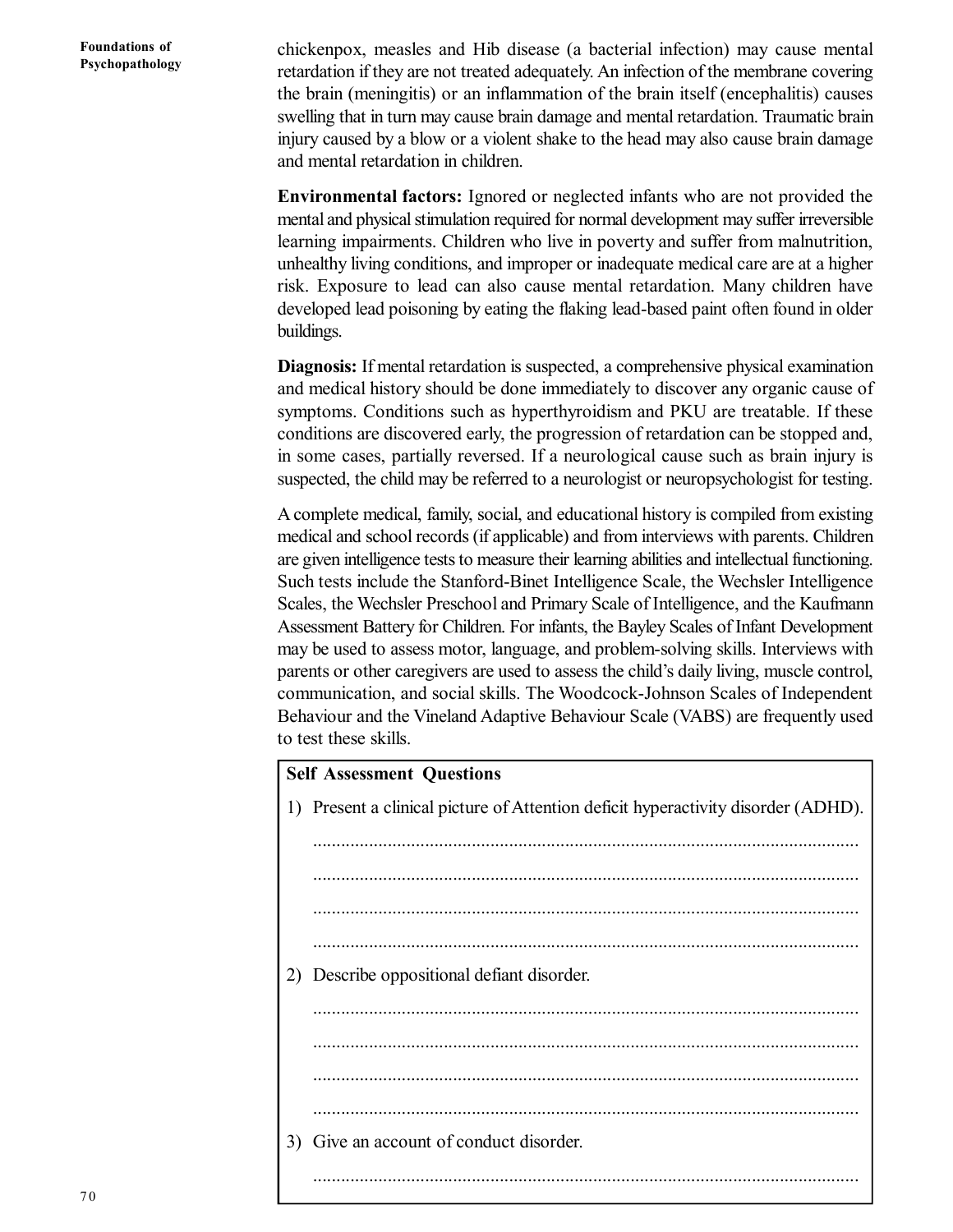..................................................................................................................... ..................................................................................................................... ..................................................................................................................... 4) Explain the childhood anxiety disorders (separation anxiety disorder). ..................................................................................................................... ..................................................................................................................... ..................................................................................................................... ..................................................................................................................... 5) Describe the tick disorders and childhood depression. ..................................................................................................................... ..................................................................................................................... ..................................................................................................................... 6) Present an account of mental retardation. ..................................................................................................................... ..................................................................................................................... ..................................................................................................................... .....................................................................................................................

# **4.6 LET US SUM UP**

The term "pervasive development disorders," also called PDDs, refers to a group of conditions that involve delays in the development of many basic skills, most notably the ability to socialise with others, to communicate, and to use imagination. Children with these conditions often are confused in their thinking and generally have problems understanding the world around them. PDDs include autism, Asperger's syndrome, childhood disintegrative disorder, Rett's syndrome and pervasive development disorder not otherwise specified (PDDNOS). Children with autism have problems with social interaction, pretend play, and communication. They also have a limited range of activities and interests. Many (nearly 75%) of children with autism also have some degree of mental retardation. Like children with autism, children with Asperger's syndrome have difficulty with social interaction and communication, and have a narrow range of interests. However, children with Asperger's have average or above average intelligence, and develop normally in the areas of language and cognition. Children with Asperger's also have difficulty concentrating and may have poor coordination. Children childhood disintegrative disorder begin their development normally in all areas, physical and mental. At some point, usually between 2 and 10 years of age, a child with this illness loses many of the skills he or she has developed. In addition to the loss of social and language skills, a child with disintegrative disorder may lose control of other functions, including bowel and bladder control. Children with Rett's syndrome have the symptoms associated with a PDD and suffer problems with physical development. They generally suffer the loss of many motor or movement, skills, such as walking and use of their hands and develop poor coordination. Pervasive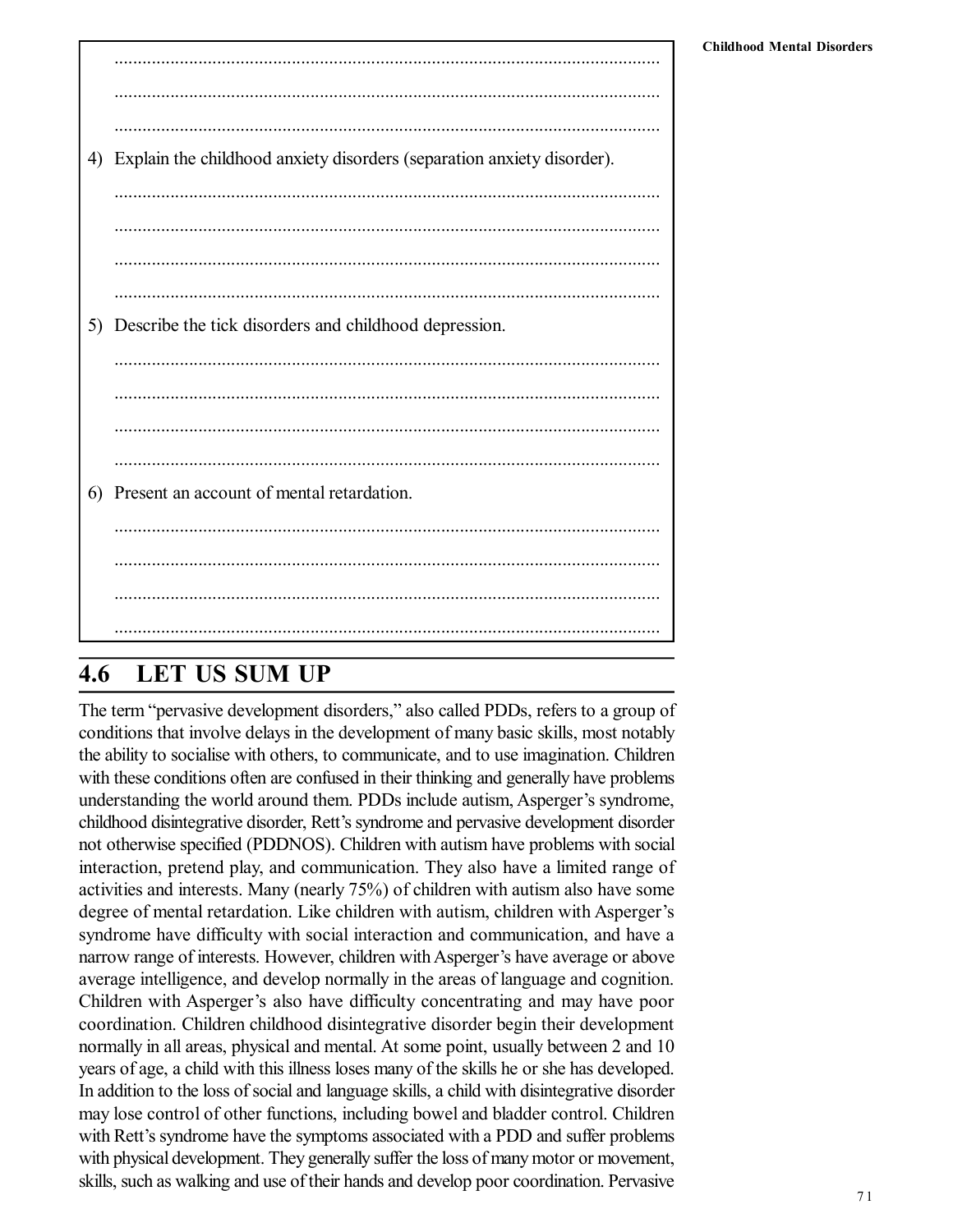development disorder not otherwise specified (PDDNOS) is used to refer to children who have significant problems with communication and play, and some difficulty interacting with others, but are too social to be considered autistic.

Attention deficit hyperactivity disorder (ADHD) is one of the most common childhood disorders and can continue through adolescence and adulthood. Symptoms include difficulty staying focused and paying attention, difficulty controlling behaviour, and hyperactivity (over-activity). Inattention, hyperactivity and impulsivity are the key behaviours of ADHD. It is normal for all children to be inattentive, hyperactive or impulsive sometimes, but for children with ADHD, these behaviours are more severe and occur more often. To be diagnosed with the disorder, a child must have symptoms for six or more months and to a degree that is greater than other children of the same age. Some of the signs of ADHD are present in many kids. Others are rarely present unless people have disabling ADHD. There are many disorders which are often found with/or without ADHD. These include oppositional defiant disorder, conduct disorder, anxiety disorders (separation anxiety disorder), tick disorders and childhood depression. Mental retardation is a developmental disability that first appears in children under the age of 18. It is defined as an intellectual functioning level (as measured by standard tests for intelligence quotient) that is well below average and significant limitations in daily living skills (adaptive functioning). Mental retardation begins in childhood or adolescence before the age of 18. In most cases, it persists throughout adulthood. A diagnosis of mental retardation is made if an individual has an intellectual functioning level well below average and significant limitations in two or more adaptive skill areas. Intellectual functioning level is defined by standardised tests that measure the ability to reason in terms of mental age (intelligence quotient or IQ). Mental retardation is defined as IQ score below 70-75. Adaptive skills are the skills needed for daily life. Such skills include the ability to produce and understand language (communication); home-living skills; use of community resources; health, safety, leisure, self-care, and social skills; self-direction; functional academic skills (reading, writing, and arithmetic); and work skills.

## **4.7 UNIT END QUESTIONS**

- 1) Explain meaning and general symptoms of pervasive developmental disorders.
- 2) Describe the symptoms and causes of autism.
- 3) Describe Rett's disorder, Asperger syndrome, childhood disintegrative disorder (CDD) and pervasive developmental disorder not otherwise specified (PDD-NOS) as autism spectrum disorders.
- 4) Present a complete clinical picture of attention deficit hyperactivity disorder (ADHD).
- 5) Explain the disorders which are often found with/or without ADHD.
- 6) Elaborate the meaning, types and causes of mental retardation.

## **4.8 GLOSSARY**

| <b>Pervasive Development</b><br><b>Disorders</b> | : Pervasive development disorders refer to a<br>group of conditions that involve delays in the<br>development of many basic skills.  |
|--------------------------------------------------|--------------------------------------------------------------------------------------------------------------------------------------|
| Autism                                           | : Autism is a developmental disorder<br>characterised by impaired development in<br>communication, social interaction and behaviour. |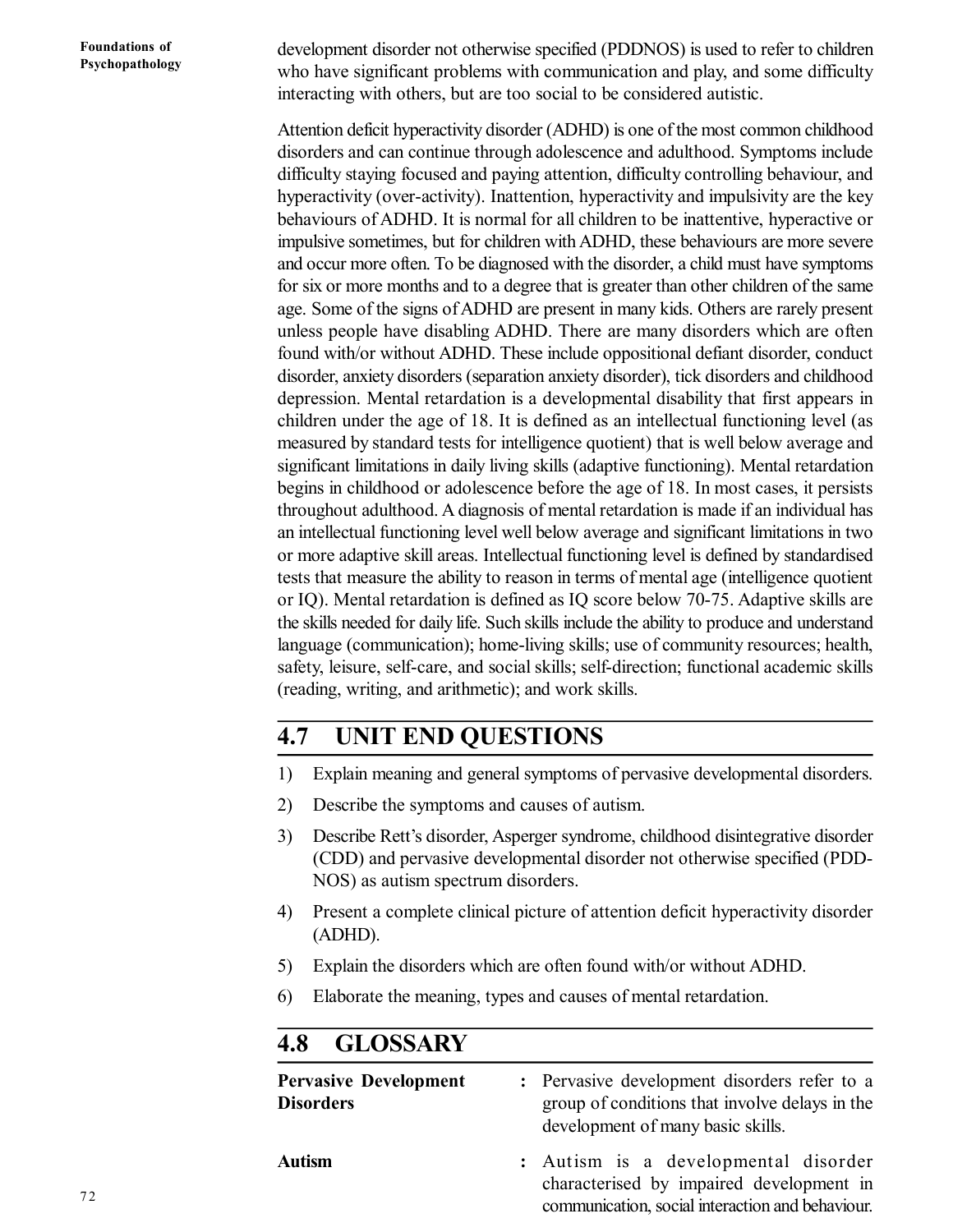| <b>Rett's Disorder</b>                                           | $\ddot{\cdot}$ | Rett's disorder includes the loss of purposeful<br>hand use, screaming fits, inconsolable crying,<br>loss of speech, behaviour reminiscent of autism,<br>panic-like attacks, grinding of teeth, rigid gait,<br>tremors, intermittent hyperventilation and<br>microcephaly. |
|------------------------------------------------------------------|----------------|----------------------------------------------------------------------------------------------------------------------------------------------------------------------------------------------------------------------------------------------------------------------------|
| <b>Asperger Syndrome</b>                                         |                | Asperger syndrome is one of the neuro-<br>developmental disorders that have effects on<br>an individual's behaviour, use of language and<br>communication and pattern of social interactions.                                                                              |
| <b>Childhood Disintegrative</b><br><b>Disorder</b>               |                | Childhood disintegrative disorder is a condition<br>in which children develop normally until ages 2<br>to 4 but then demonstrate a severe loss of<br>social, communication and other skills.                                                                               |
| <b>Attention Deficit</b><br><b>Hyperactivity Disorder (ADHD)</b> |                | ADHD is one of the most common childhood<br>disorders with the symptoms of difficulty in<br>focusing and paying attention, difficulty in<br>controlling behaviour and hyperactivity.                                                                                       |
| <b>Oppositional Defiant</b><br>Disorder (ODD)                    |                | ODD is a recurrent pattern of negativistic,<br>defiant, disobedient, and hostile behaviour<br>toward authority figures.                                                                                                                                                    |
| <b>Conduct Disorder</b>                                          | $\ddot{\cdot}$ | Conduct disorder refers to a group of<br>behavioural and emotional problems in children<br>that include great difficulty in following rules<br>and behaving in a socially acceptable way.                                                                                  |
| <b>Separation Anxiety</b>                                        | $\ddot{\cdot}$ | Separation anxiety is related to excessive anxiety<br>of separation or impending separation from the<br>attachment figure (e.g., primary caretaker, close<br>family member).                                                                                               |
| <b>Tick Disorders</b>                                            | $\ddot{\cdot}$ | A tic is a problem in which a part of the body<br>moves repeatedly, quickly, suddenly and<br>uncontrollably.                                                                                                                                                               |
| <b>Mental Retardation</b>                                        |                | Mental retardation refers to an individual's<br>intellectual functioning level well below average<br>and significant limitations in two or more<br>adaptive skill areas.                                                                                                   |

## **4.9 SUGGESTED READINGS**

Barlow, D. H., & Durand, V. M. (2005). *Abnormal Psychology: An Integrative Approach (4th ed).* Belmont, CA: Thomson-Wadsworth.

Carson, R. C., Butcher, J. N., & Mineka, S. (2002). Clinical assessment and treatment. In *Fundamentals of Abnormal Psychology and Modern Life*. New York: Allyn & Bacon.